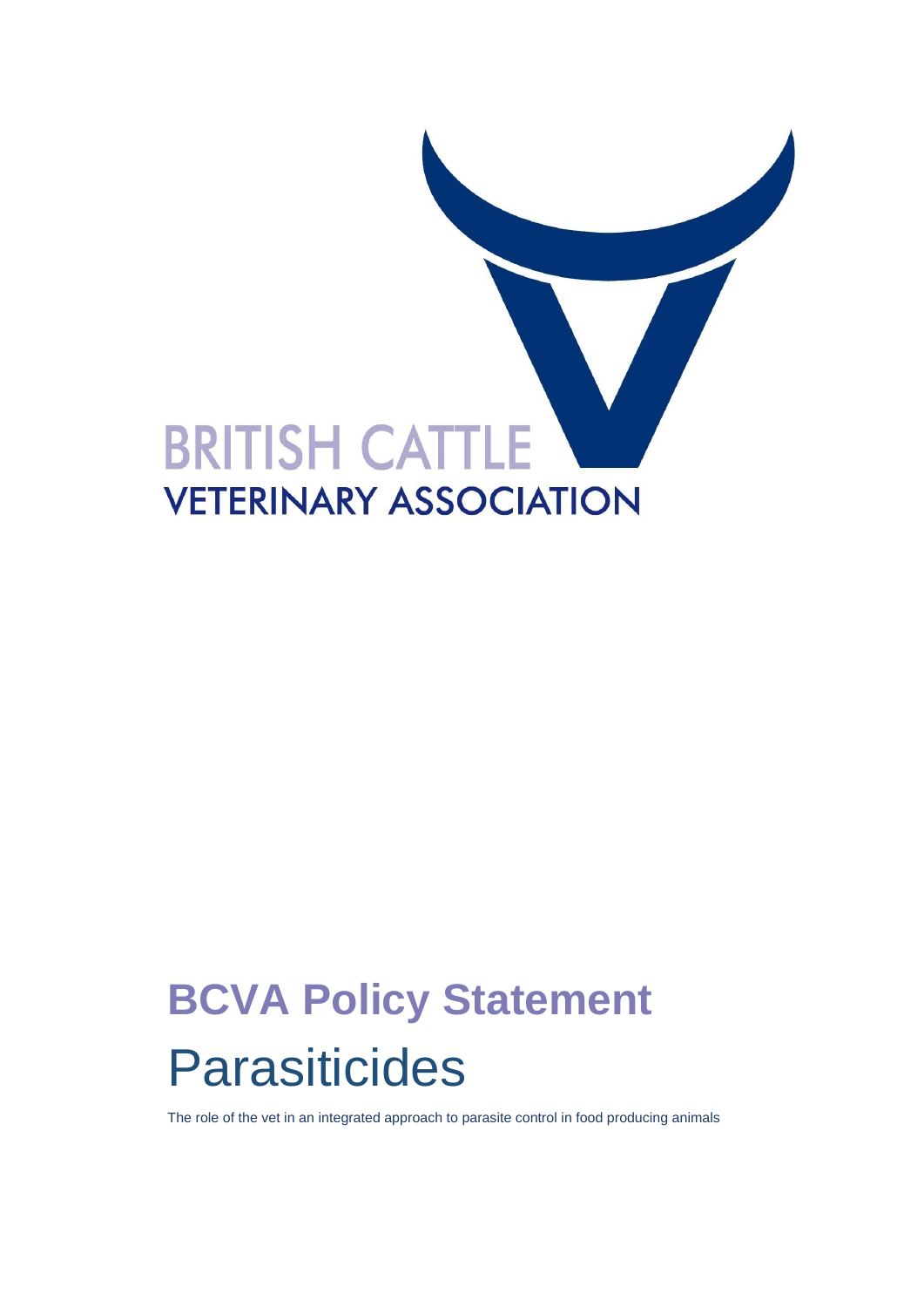# **Contents**

| Page 3  | <b>Executive Summary</b>                                           |
|---------|--------------------------------------------------------------------|
| Page 5  | Acknowledgements                                                   |
| Page 6  | Introduction                                                       |
| Page 7  | Background                                                         |
| Pages 8 | Policy 1: Anthelmintic Resistance (AR) in cattle and sheep         |
| Page 10 | Policy 2: Sustainability and Soil Health                           |
| Page 13 | Policy 3: Safety & Efficacy of Parasiticides and Public Perception |
| Page 16 | Policy 4: Education and Development of new Ethos                   |
| Page 18 | Policy 5: Method of supply of Endoparaciticides                    |
| Page 20 | Conclusion                                                         |
| Page 21 | <b>References and Useful Links</b>                                 |
| Page 22 | Glossary of Terms                                                  |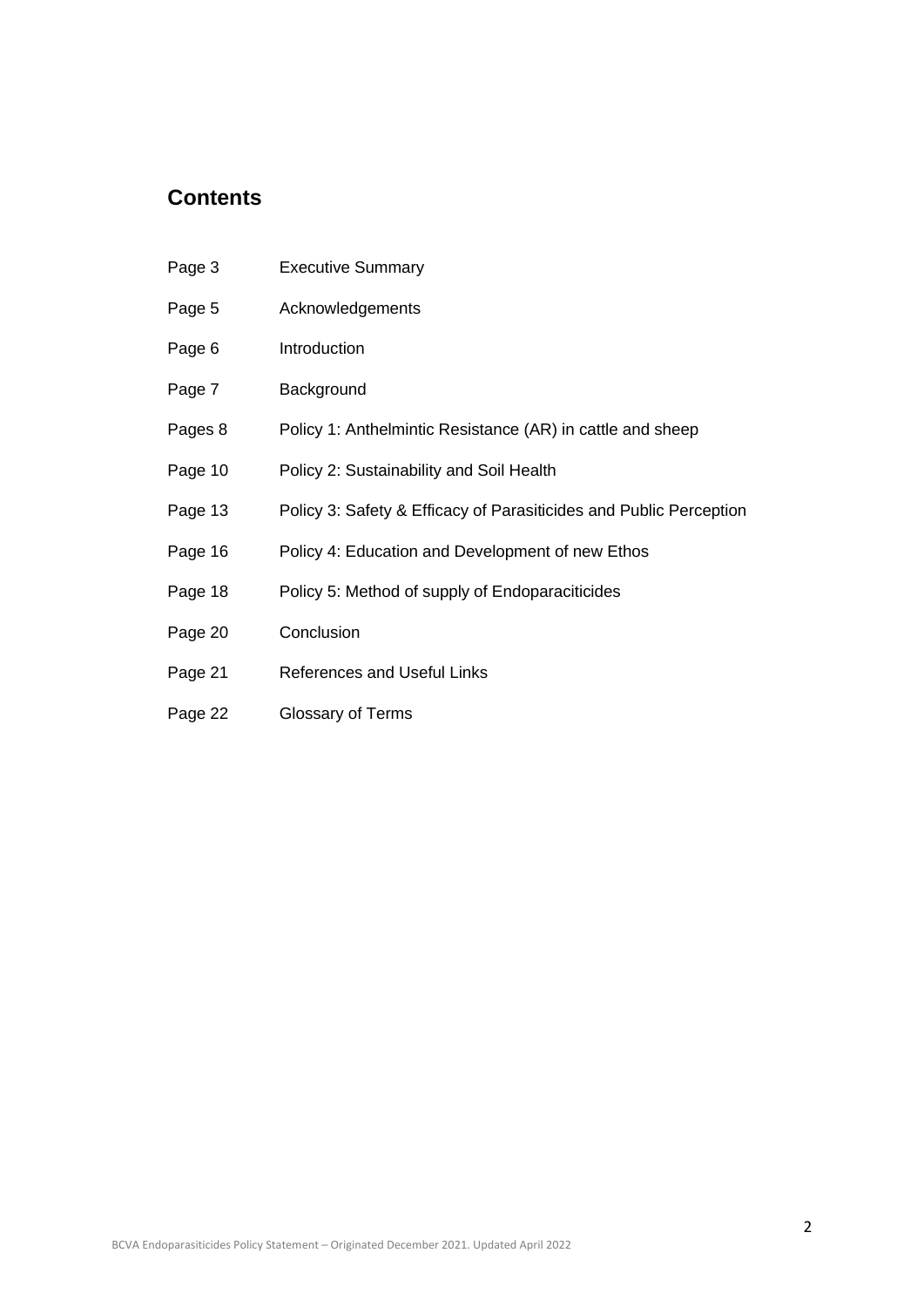# **Executive Summary**

Parasite control in food producing animals has been fraught with challenges in ruminants for some time. In recent years there has been a developing focus on the use of antiparasitic and anti-coccidial veterinary medicinal products for food-producing animals. Farm vets are increasingly aware of the existing resistance and the developing of new resistance in these products, with the inevitable potential for compromised farm animal welfare and further damage to the environment.

Endoparasiticide resistance is a serious threat to the welfare of livestock; left unchecked, it is one of the biggest challenges to the future health and profitability of the sector. Consequently, BCVA has developed this policy statement as a basis on which farm vets and the industry can build the future of endoparasite control in food producing animals, and also to support the long-term health and sustainability of cattle in the UK.

Some parasiticides have endo and ecto parasite action. This document will focus on endoparasites and the resistance in this sector, however, it is acknowledged that ectoparasite resistance can also be a concern.

## **Legislative Change**

In 2019, the policy committee for The Health Products Regulatory Authority (HPRA) in Ireland created a task force to review the position of antiparasitic and anti-coccidial veterinary medicinal products for food-producing animals against the criteria in Regulation 2019/6 for exempting from the normal requirement of a veterinary prescription in Ireland.

In summary, the task force considered that the antiparasitic products that are supplied without a veterinary prescription do not comply with all the criteria contained in Article 34 of Regulation 2019/6. This has resulted in HPRA in Ireland changing their categorisation from 'Authorised Veterinary Medicine – General Sales List (AVM-GSL)', to 'Prescription Only Medicine- Veterinary (POM-V)', meaning that, from 28 January 2022, these products require a veterinary prescription to be supplied in Ireland. This contrasts with the current category in UK of Prescription Only Veterinarian, Pharmacist, Suitably Qualified Person (POM-VPS).

## **Farm Vet Influence**

In the veterinary profession and UK farming we have witnessed a concerted effort toward improved antimicrobial stewardship. Indeed, national antibiotic stewardship campaigns have been well-received by both farm vets and the farming communities they serve. These very approaches can now also act as a framework for an integrated approach to endoparasite control.

BCVA is committed to developing greater understanding of the complexities of parasitology within the veterinary profession. There is a crucial role for endoparaciticides in endoparasite control. It is essential that farm vets have both the resources and relevant understanding to raise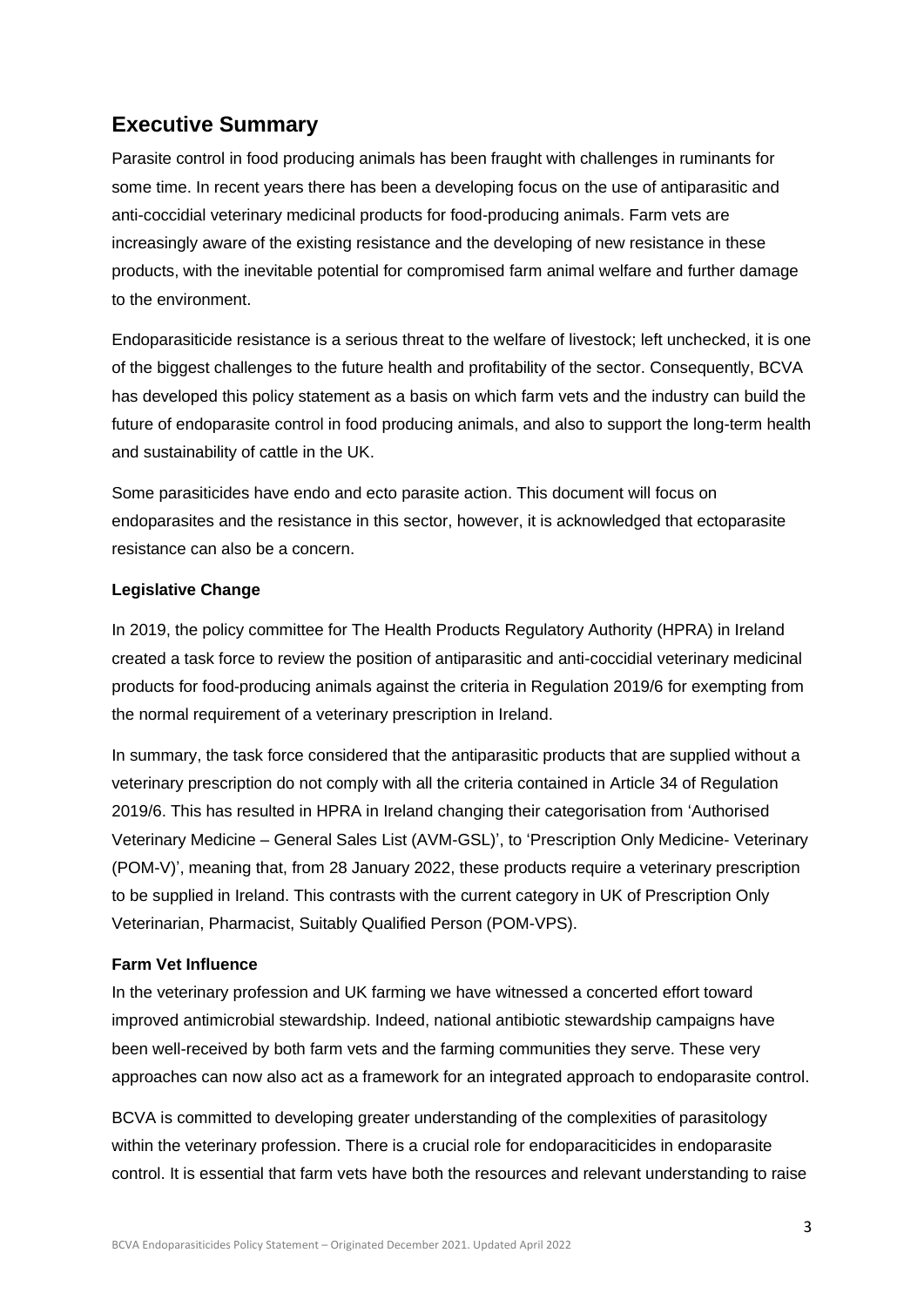awareness of anthelmintics resistance in cattle; have the ability to create strategies with their farm clients to reduce unnecessary use of these products; and be able to demonstrate that the use of these products should be targeted and structured, based primarily on scientific evidence.

#### **Five Point Policy**

BCVA's approach to this policy on endoparaciticides considers the role of the vet in an integrated approach to endoparasite control in food producing animals – principally cattle. BCVA will continue to develop practical tools and educational resources for its members; this document outlines five key policy areas that will inform those assets and illustrates the association's ambitions in meeting the challenges of parasite control.

#### • **Policy 1: Anthelmintic Resistance (AR) in cattle and sheep**

Fifty years on from the first reported case of anthelmintic resistance in livestock parasites, the prevalence of resistance has increased across the globe, and multiple resistance is becoming a greater threat, with many farms shown to contain parasite populations that are resistant to more than one anthelmintic class. To protect their longterm efficacy, it is vital to ensure primarily that evidence has indicated their requirement; and then that the correct products are accurately administered.

#### • **Policy 2: Sustainability and soil health**

There is an increasing global challenge to feed a growing human population while preserving the environment. There are many challenges to addressing food safety and food security and the sustainable management of soils is a crucial conservation concern. Soil health can be destroyed by some traditional practices, such as ploughing, fertilisers, and the use of some parasiticides. Farm vets are a critical part of any One Health solution. For this reason, it is in our profession's interest to increase our knowledge about and contribution to maintaining soil health.

#### • **Policy 3: Safety & efficacy of parasiticides and public perception**

BCVA recognise the efforts of farming, the veterinary profession, and the Government to raise the profile of the UK regarding animal welfare as well as quality food production. This should include ensuring that there is no opportunity for unnecessary parasiticide residues to be discovered in products on our supermarket shelves. Nor should there be any chance of animals suffering due to parasiticides being incorrectly or mistakenly used. Our profession needs to be able to clearly demonstrate how clinicians balance the goal of preserving the effectiveness of parasiticides with their health and welfare obligations to the animals under their care.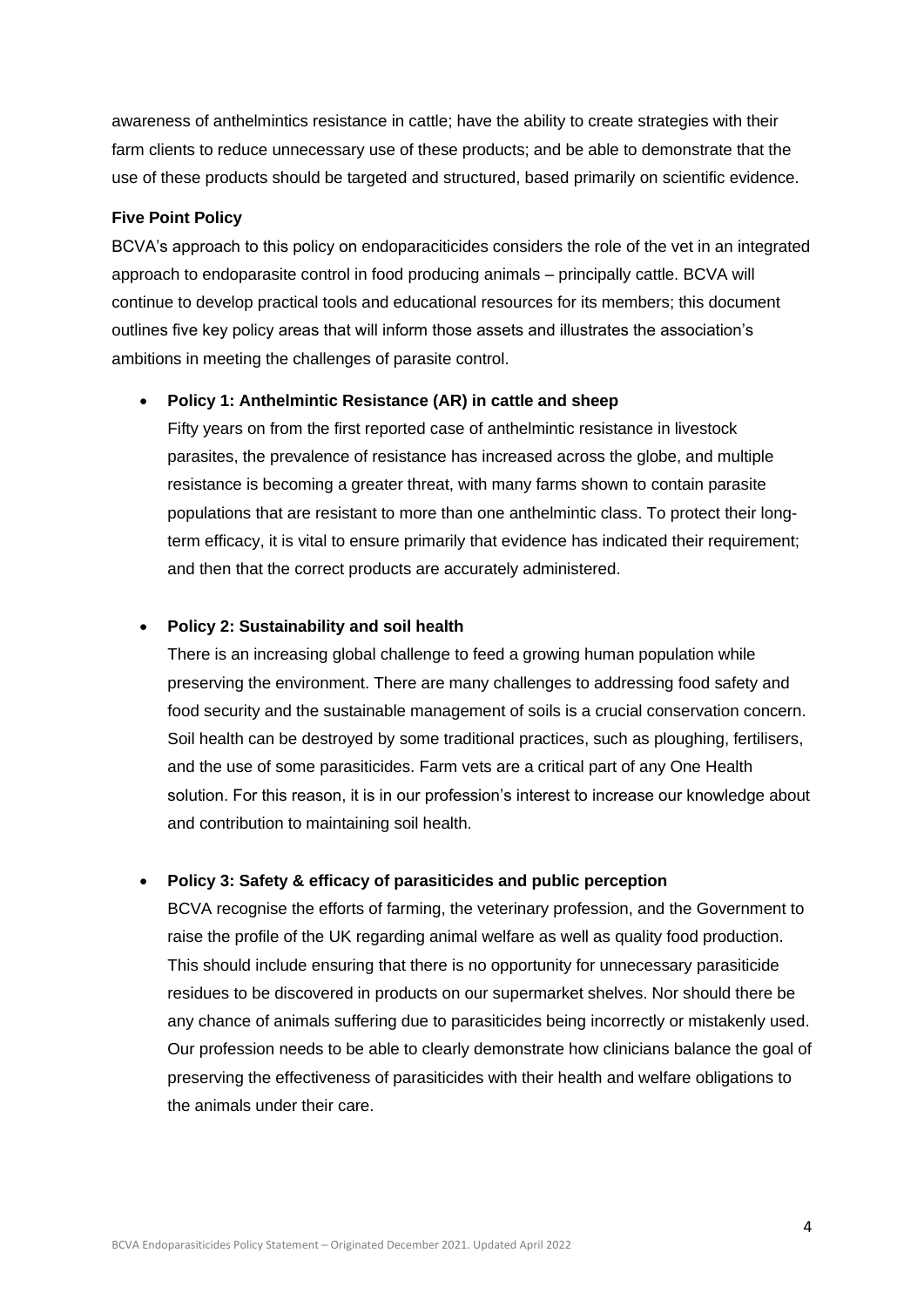#### • **Policy 4: Education and development of a new ethos**

There are many areas in which vets have positively influenced disease control. Vets and farmers together reduced UK's antimicrobial use by 53% between 2014-2019. Similarly, it has recently been recognised that, to further improve the control of TB, the private vet is a crucial part of this journey. BCVA understands that in such a climate, farm vets are best placed to take ownership of addressing correct parasite control. Importantly, the farmer should be fully equipped with the knowledge of the potential effects of managing this situation badly and the BCVA believe it is the farm vet's role to do this. BCVA supports several initiatives, such as Farm Vet Champions and various assurance schemes like Red Tractor, which contain accessible resources on which vets can draw and share with their farm clients - with the ultimate goal of encouraging prudent use to preserve the effectiveness of these vital veterinary medicines.

#### • **Policy 5: Method of supply of endoparasiticides**

BCVA considers the current system allows for confusion and lack of communication, relying on bulk sales of medicines rather than bespoke advice to limit their use to only when evidence suggests requirement. It is a missed opportunity to introduce real change, using the concept of a 'parasiticide ambassador'. This should be done through training and CPD for the vets, enabling them to better advise their clients, along with open dialogue with the Suitably Qualified Person (SQP), to ensure that products dispensed to farmers are communicated back to their primary practice. Improved communication between vets and SQPs will ensure that the same message is being reinforced to the farmer via both parties.

## **Acknowledgements**

This document has been shaped by member consultation and brought together thanks to the generous commitment of the entire 2020-2021 BCVA Board, with notable contribution from Sally Wilson BVMS DBR MRCVS. Additional thanks for advice and support goes to colleagues in BVA, and SVS, and to Mike Glover, Nick Hart, Rachel Hayton, Rob Howe, Phillipa Page, Ian Richards, Eamon Watson,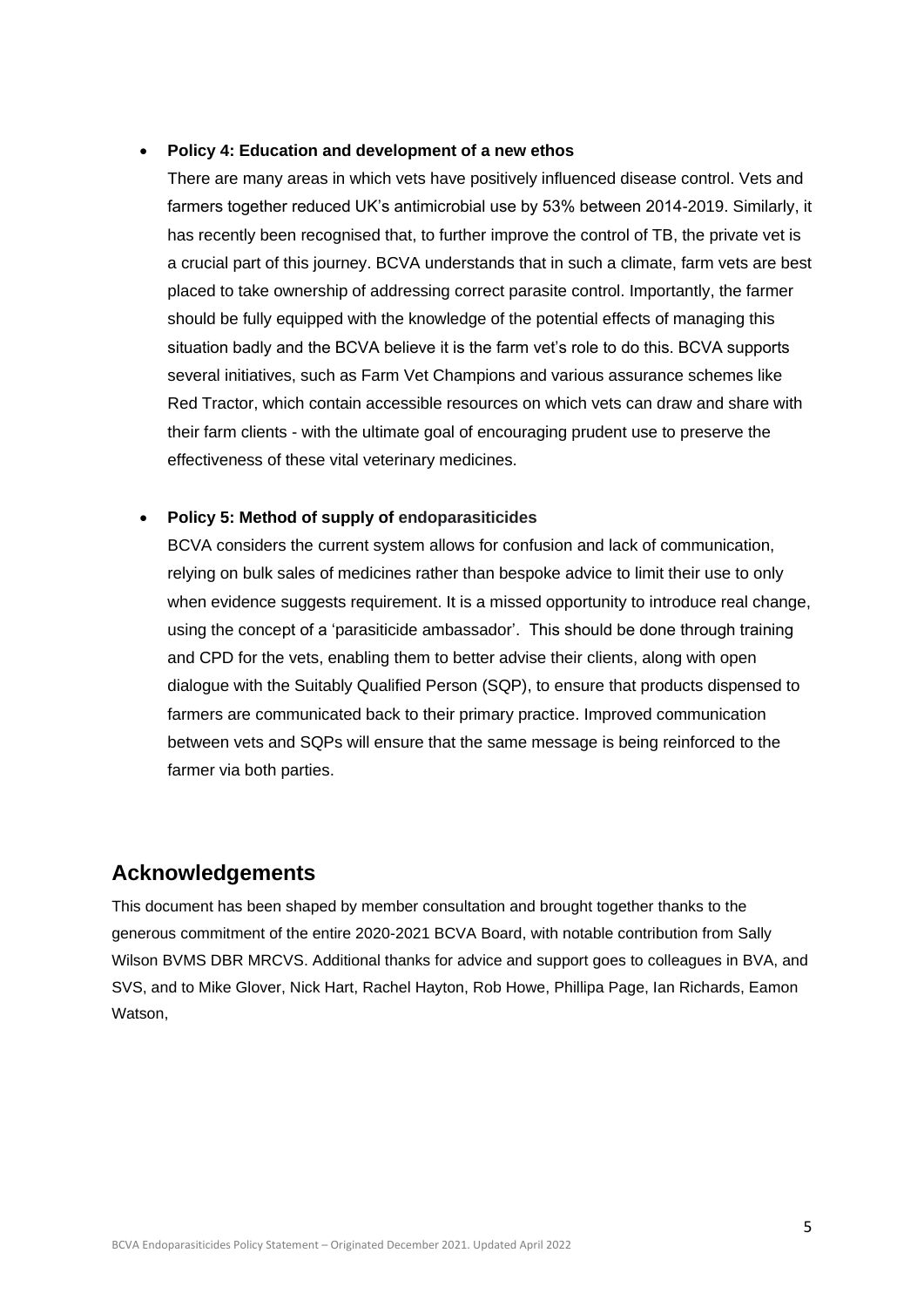## **Introduction**

In 2019, the Health Products Regulatory Authority (HPRA), which is an Irish body, and their Advisory Committee for Veterinary Medicines (ACVM) established a Task Force to review the position of antiparasitic and anti-coccidial veterinary medicinal products for food-producing animals. BCVA also had growing concerns regarding both the increase in existing resistance and the developing of new resistance in these products, resulting in potentially compromised efficacy.

With the health, welfare and long-term sustainability of sheep and cattle farming at risk, BCVA believes that the issues surrounding resistance and ecological effects of parasiticides should be prioritised by all veterinary sectors, as well as the pharmaceutical and agricultural industry, to prevent further damage.

Stakeholders will need to work alongside each other, and education will be key, to provide both farmers and vets with persuasive, evidence-based information which encourages an understanding that parasite control is more than a simple, routine treatment.

The Sustainable Control of Parasites in Sheep (SCOPS) and the Sheep Veterinary Society (SVS) have already successfully pioneered this approach in the sheep sector; Control of Worms Sustainability (COWS) is close behind, and BCVA is keen to align with their approach in the cattle sector to ensure a consistent message across the agricultural community.

We have seen a dramatic change in attitude regarding significant reductions in antimicrobial use, and we've seen increasing coverage of concerns over the possible environmental impacts of routine endo and ectoparasiticides in companion animals.<sup>1</sup>

All this provides a perfect backdrop for revisiting the situation regarding parasiticide use. The increasingly urgent situation regarding environmental sustainability and the topical issues of prescribing of endoparasiticides in Ireland are additional factors confirming that now is the time to further evolve the research and develop an effective way forward.

<sup>&</sup>lt;sup>1</sup> BVA and BSAVA policy position on responsible use of parasiticides for cats and dogs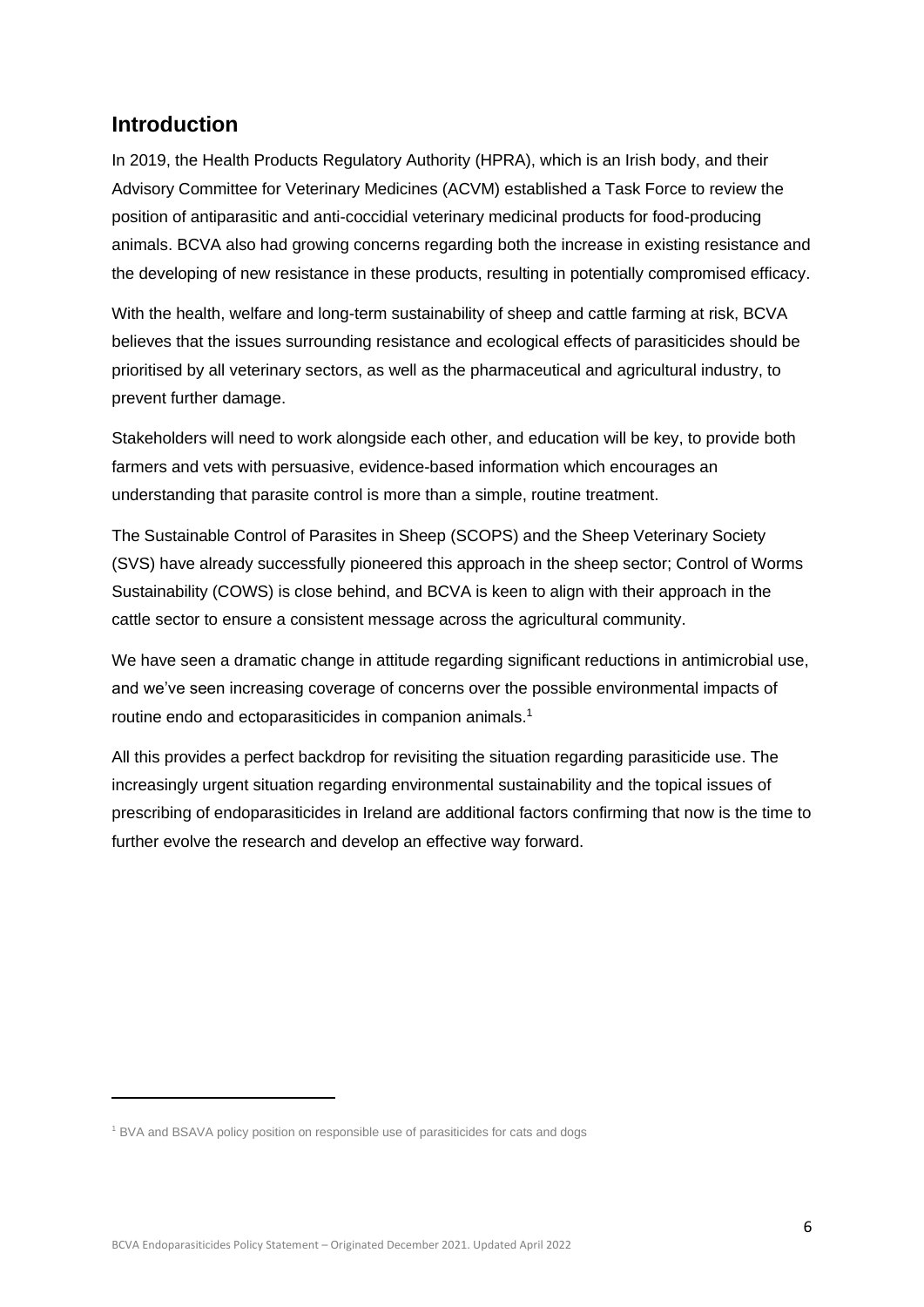# **Background**

Parasite control in food producing animals has been fraught with challenges in ruminants for many years. The industry-led group, SCOPS (sustainable control of parasites in sheep) has done a huge amount of work in this area and states that "left unchecked, anthelmintic resistance is one of the biggest challenges to the future health and profitability of the sector."

Medicines in the POM-V category for use in food producing animals have, since 2004, required a veterinary prescription- this means that these products can be prescribed only by a veterinarian. Products which do not present a risk to human or animal health or to the environment and which meet the specified criteria for exemption from veterinary prescription are included in POM-VPS category. This category exists in the UK only and products in this category can be prescribed by a veterinarian, a pharmacist or an SQP. There is debate within the small animal sector over the possible effects of parasiticides on the environment and this may even be relevant to the equine and food producing sectors. After a recent review of European legislation, The Regulation 2019/6 for exempting from the normal requirement of a veterinary prescription has been developed and will come into effect on 28 January 2022. The VMD are considering the implementation of provisions in the UK like those in the two EU Regulations. Any changes to the Veterinary Medicines Regulations 2013 that will have an effect in the UK will be subject to formal public consultation to allow stakeholders to give their views on the proposed changes.

The impending change in legislation triggered the creation of a Task Force by HPRA's advisory committee to review the position of antiparasitic and anti-coccidial veterinary medicinal products for food-producing animals against the criteria in Regulation 2019/6 for exempting from the normal requirement of a veterinary prescription in Ireland, as these products were previously available without a prescription

In summary, the Task Force considered that the antiparasitic products that are supplied without a veterinary prescription do not comply with all the criteria contained in Article 34 of Regulation 2019/6. This has resulted in HPRA changing their categorisation to POM-V meaning that, from 28 January 2022, they will require a veterinary prescription to be supplied.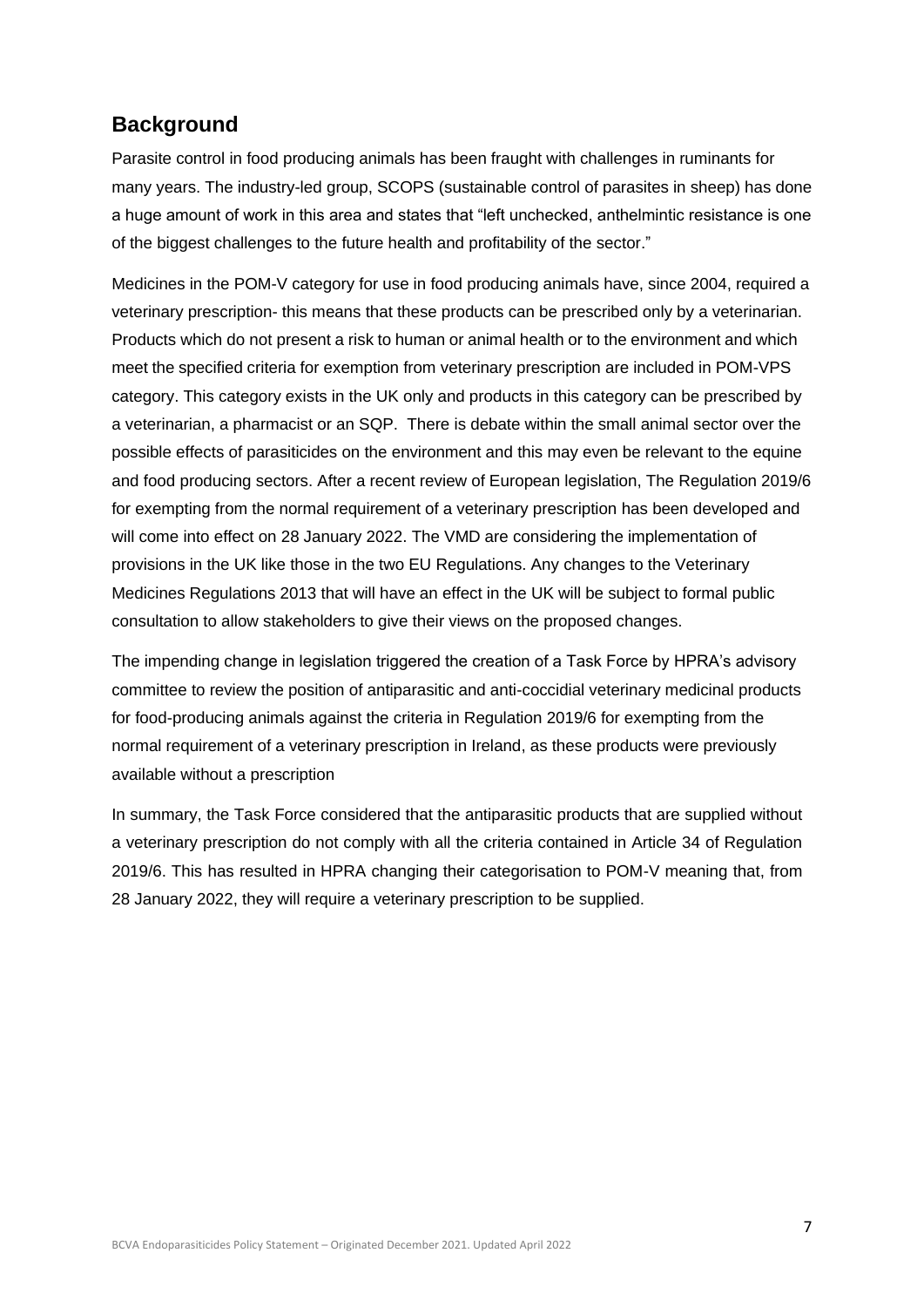# **Policy 1: Anthelmintic resistance (AR) in cattle and sheep**

Anthelmintic resistance (AR) is the heritable ability of the parasite to tolerate a normally effective dose of an anthelmintic. The parasite is considered resistant if it survives exposure to the standard recommended dose of the anthelmintic and the ability to survive is passed on to its offspring.

The first case of anthelmintic resistance (AR) in the UK was reported in 1984 to Benzimidazoles (1-BZ). AR to Levamisoles (2-LV) followed in 1996 with the first AR to Microcyclic Lactones (3- ML) in 2001(Ivermectin) and in 2007 Moxidectin and in 2018 Acetonitrile derivatives (4-AD Monepantel) AR, having only been introduced into the UK in 2010. The most recently introduced Group Spiroindles (5-SI) is currently the only group not yet to have AR reported<sup>2</sup>.

Since that first reported case of anthelmintic resistance in livestock parasites, the prevalence of resistance has increased across the globe, and multiple resistance is becoming a greater threat, with many farms shown to contain parasite populations that are resistant to more than one anthelmintic class. 3

There is a crucial role for anthelmintics in endoparasite control; all groups have a requirement to be used. However, to protect their long-term efficacy it is vital to ensure the correct product is accurately used. Making the incorrect choices initially, along with inadvertent selection pressure on parasites when a combination is used unnecessarily, are important contributors to AR. It is also essential to reduce selection pressure by developing and then enforcing a shift from routine treatments to a diagnostic-led approach. BCVA are committed to contributing to this shift. Consequently, structured education is a crucial part of a successful overall approach to this issue (see policy four).

- Give vets in practice the tools to help the industry to raise awareness of the reality and importance of AR, using a similar strategy which has been so successful in reducing antibiotic usage.
- Approach AMTRA to ensure the knowledge-sharing is in harmony with the education provided to the SQPs.
- Work with SCOPs, SVS and COWs to align our approach and ensure a consistent message is being conveyed to the agricultural community.

<sup>&</sup>lt;sup>2</sup> George SD, George AJ, Stein PA, Rolfe PF, Hosking BC, Seewald W. The comparative efficacy of abamectin, monepantel and an abamectin/derquantel combination against fourth-stage larvae of a macrocyclic lactone-resistant Teladorsagia spp. isolate infecting sheep.

**<sup>3</sup>** . Kamaludeen, J. Graham-Brown, N. Stephens, J.e Miller, A. Howell, N. J Beesley, J. Hodgkinson, J. Learmount, D. Williams Lack of efficacy of triclabendazole against Fasciola hepatica is present on sheep farms in three regions of England and Wales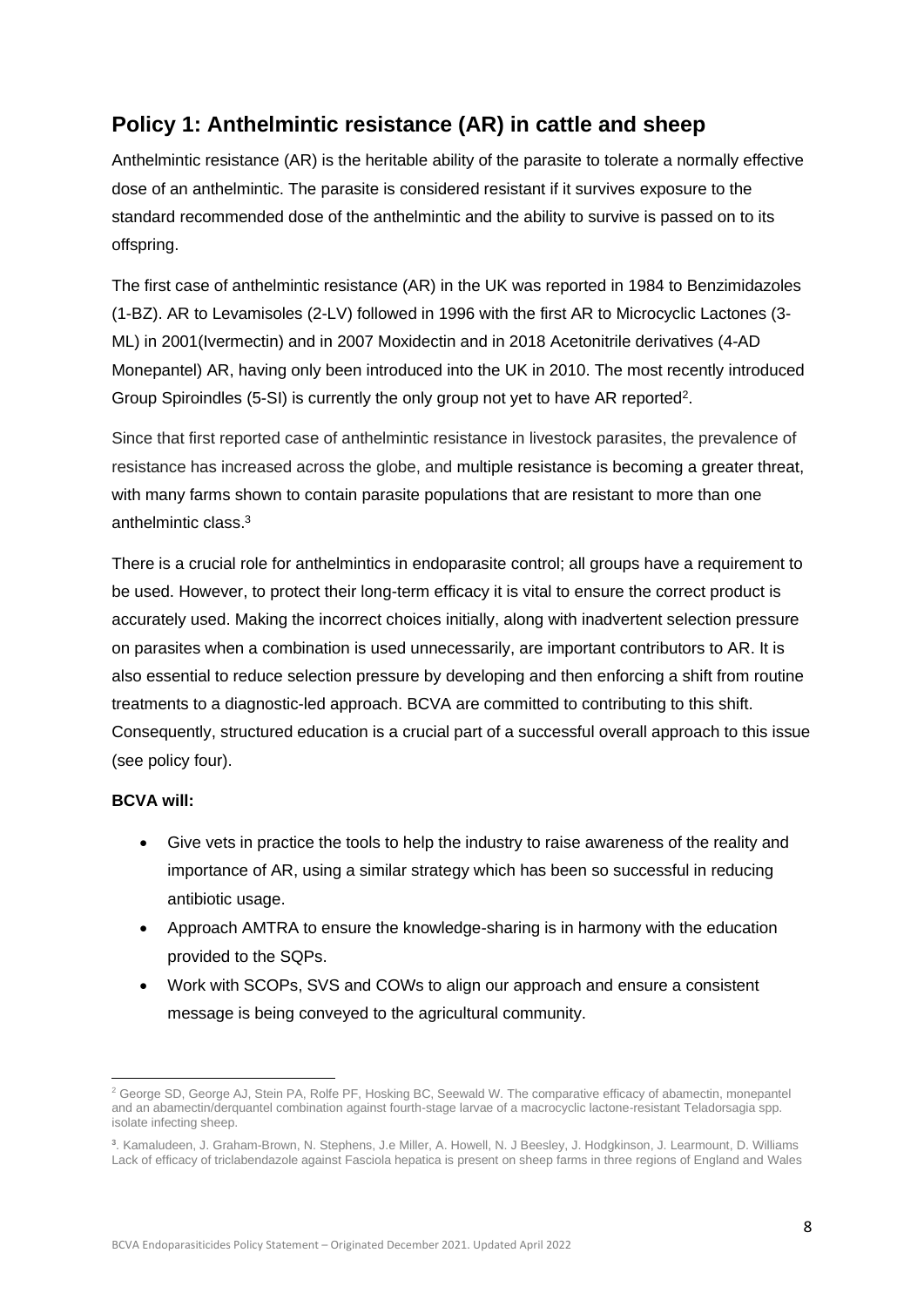• Support and promote use of the Medicine Hub to help UK dairy, beef and sheep vets demonstrate their leading stewardship of antibiotics to other sectors, consumers and customers at home and abroad.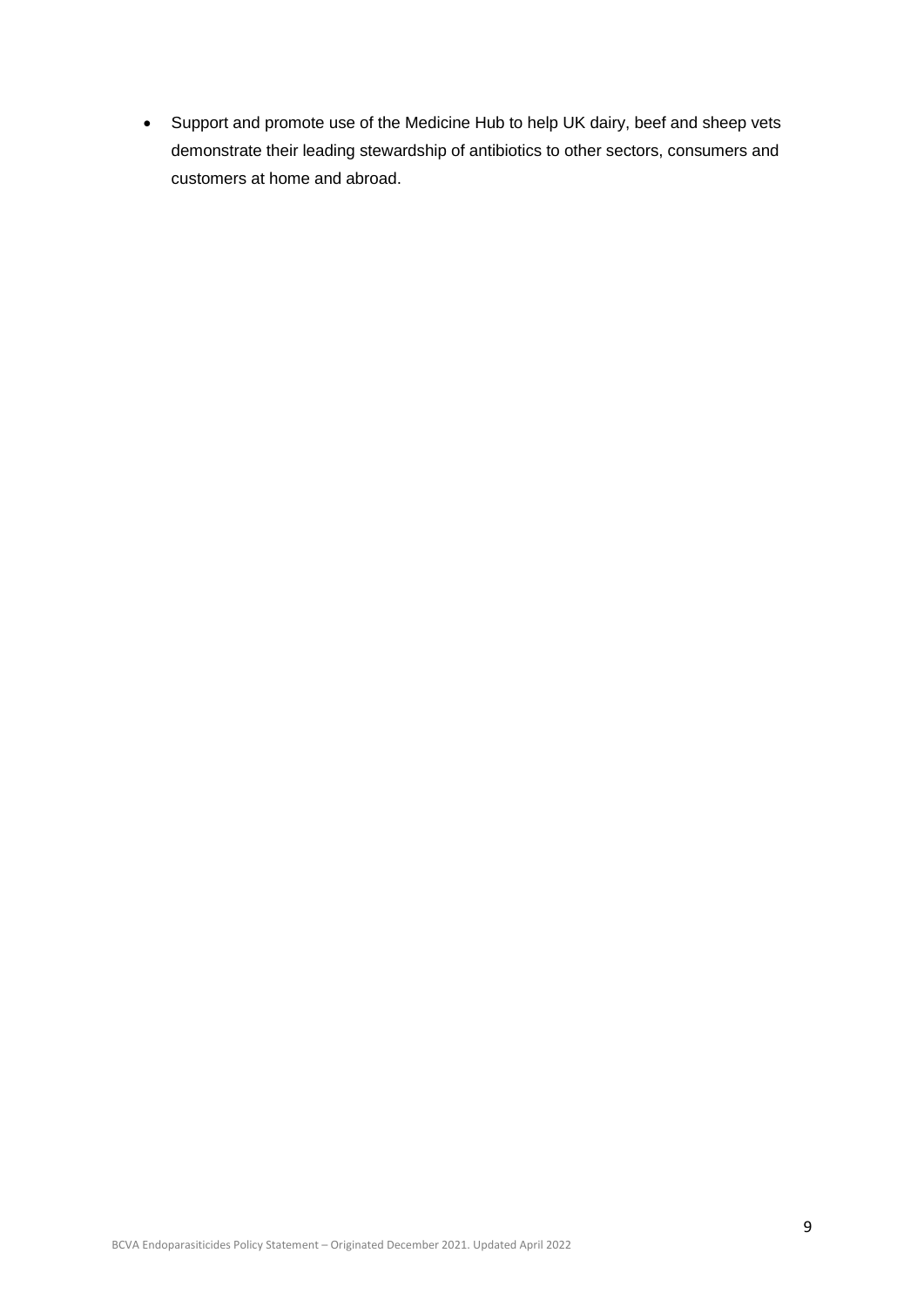# **Policy 2: Sustainability and soil health**

There is an increasing global challenge to feed a growing human population while preserving the environment. There are many challenges to addressing food safety and food security and the sustainable management of soils is a crucial conservation concern.

Soil health can be destroyed by some traditional practices, such as ploughing, fertilisers, and the use of some parasiticides. Farm vets are a critical part of any One Health solution, so for this reason, it is in our profession's interest to increase our knowledge about soil health.

Proactive farm health and food systems which improve animal health, welfare, and productivity, can contribute to the reduction of our carbon footprint and help us move toward environmental targets. Effective soil management alongside associated health plans provide the greatest potential for achieving sustainable use of agricultural land.<sup>4</sup>

Some parasiticidess have been identified as posing risks to the environment under certain scenarios.<sup>5</sup> Since 1992, every veterinary medicinal product that is authorised must contain an environmental risk assessment (ERA) with a Periodic Safety Update Return every three years, which covers adverse events. This includes consideration and assessment of exposure to soil, water, and air, as well as effects on aquatic and other non-target organisms. It is therefore noted that some products licensed before 1992 were not subject to an adequate ERA, as part of the authorisation process, and that there is possibility of environmental harm caused.

European Medicines Agency (EMA) guidelines set out the data requirements for the ERA. These guidelines acknowledge that most anthelmintics present ecotoxicity concerns, especially when used in animals at pasture, because many of these products are pharmacologically active against organisms that are biologically related to pasture invertebrates. A prime example of this is presented in Moxidectin which the EMA considers fulfils the criteria of persistence, bioaccumulation and toxicity (PBT).

The level of harm a product can do environmentally is directly related to the amount that enters the environment<sup>6</sup>. This is dependent on several factors. These are: physicochemical properties; amount used and method of administration; how and when a product is used i.e., routine versus diagnostic-led; treatment type and dose; animal husbandry practices; manure storage and handling practices; metabolism within the animal; and degradation rates in manure and slurry.

<sup>4</sup> W R Teague, Forages and Pastures Symposium: Cover crops in Livestock Production: Whole-system Approach. Managing grazing to restore soil health and farm livelihoods

<sup>5</sup> Kümmerer, K, Options for a strategic approach to pharmaceuticals in the environment

<sup>6</sup> Boxall, A.B.A, Fogg, L.A., Blackwell, P.A, Kay, P, Pemberton, E.J., and Croxford, A. 2004. Veterinary medicines in the environment. Reviews of Environmental Contamination and Toxicology.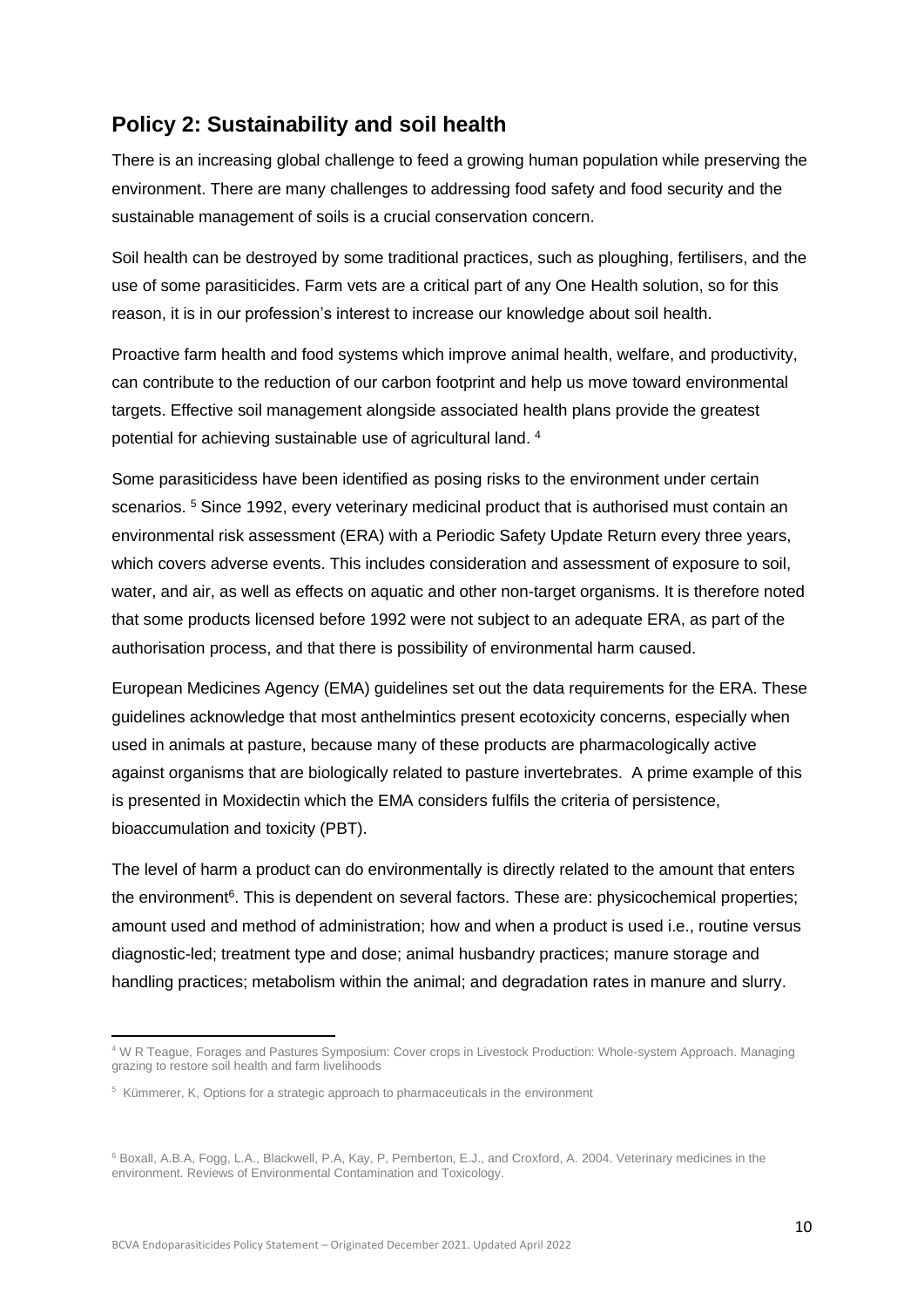Clearly, at least four of these factors can be controlled by the industry and farm vets are ideally placed to help facilitate this control.

The main routes of entry to the soil are from the use of anthelmintics in housed livestock; via the spreading of manure on the land and using anthelmintics in grass-fed animals where residues are excreted directly into the environment.<sup>7</sup>

A study in 2002 identified specific antiparasitic products in the environment that were considered potentially high priority but required further data. These included morantel, flumethrin, triclabendazole, fenbendazole, levamisole, ivermectin, nitroxynil, toltrazuril, diclazuril, phosmet, piperonyl butoxide, amitraz, deltamethrin, cyromazine, and emamectin benzoate. <sup>8</sup>

The value of dung beetles has been estimated as being worth approximately £367m per year, yet over 25% of UK species are defined as 'Nationally Rare' and four species may have become extinct in the past 50 years.<sup>9</sup> The benefits of dung beetles to our soil health are far-reaching and include improvement of soil aeration and pasture fertility; reduction of pasture fouling; reduction of the need to harrow; improvement in water quality; fly control and reduction of greenhouse gas emissions. <sup>10</sup>

Macrocyclic lactones (MLs) have negative effects on the soil food web as well as being harmful to river ecology.<sup>11</sup> In 2015, a review article reported that residues of avermectins (ivermectin, eprinomectin and doramectin) and milbemycins (moxidectin) in cattle dung had a negative effect on the entire ecosystem of insects that inhabit and feed on dung, which, over time would result in decreased dung beetle populations and the rate of dung degradation. The effect on dung beetles has a knock-on effect on wider biodiversity. The UK are currently ranked 189<sup>th</sup> out of 215 countries in the world biodiversity intactness index. Clearly, this needs to improve, and vets have a role to play here. <sup>12</sup>

- Create a policy document on sustainability complete with action points.
- Link the sustainability document to this Endoparasiticide document.

<sup>7</sup>[Sands, B.](https://research-information.bris.ac.uk/en/persons/bryony-o-sands) & Noll, M. [Toxicity of ivermectin residues in aged farmyard manure to terrestrial and freshwater invertebrates](https://research-information.bris.ac.uk/en/publications/toxicity-of-ivermectin-residues-in-aged-farmyard-manure-to-terres) <sup>8</sup> Boxall, A.B.A, Fogg, L., Blackwell, P.A, Kay, P, Pemberton, E.J., 2002, Review of Veterinary Medicines in the Environment. Environmental Agency.

<sup>&</sup>lt;sup>9</sup> A review of the status of the beetles of Great Britain, Natural England Commissioned Report NECR224, 1 October 2016.

<sup>&</sup>lt;sup>10</sup>Bevnon. S.A. Wainwright, W.A. and Christie, M. (2015), The application of an ecosystem services framework to estimate the economic value of dung beetles to the U.K. cattle industry. Ecol Entomol, 40: 124-135

<sup>11</sup> D. Mooney, K.G. Richards, M. Danaher, J. Grant, L. Gill, P.-E. Mellander, C.E. Coxon, An analysis of the spatio-temporal occurrence of anthelmintic veterinary drug residues in groundwater

<sup>&</sup>lt;sup>12</sup> Jacobs, C. T. and Scholtz, C.H., 2015, A review on the effect of macrocyclic lactones on dung-dwelling insects: Toxicity of macrocyclic lactones to dung beetles. Onderstepoort Journal of Veterinary Research, 82(1); 858.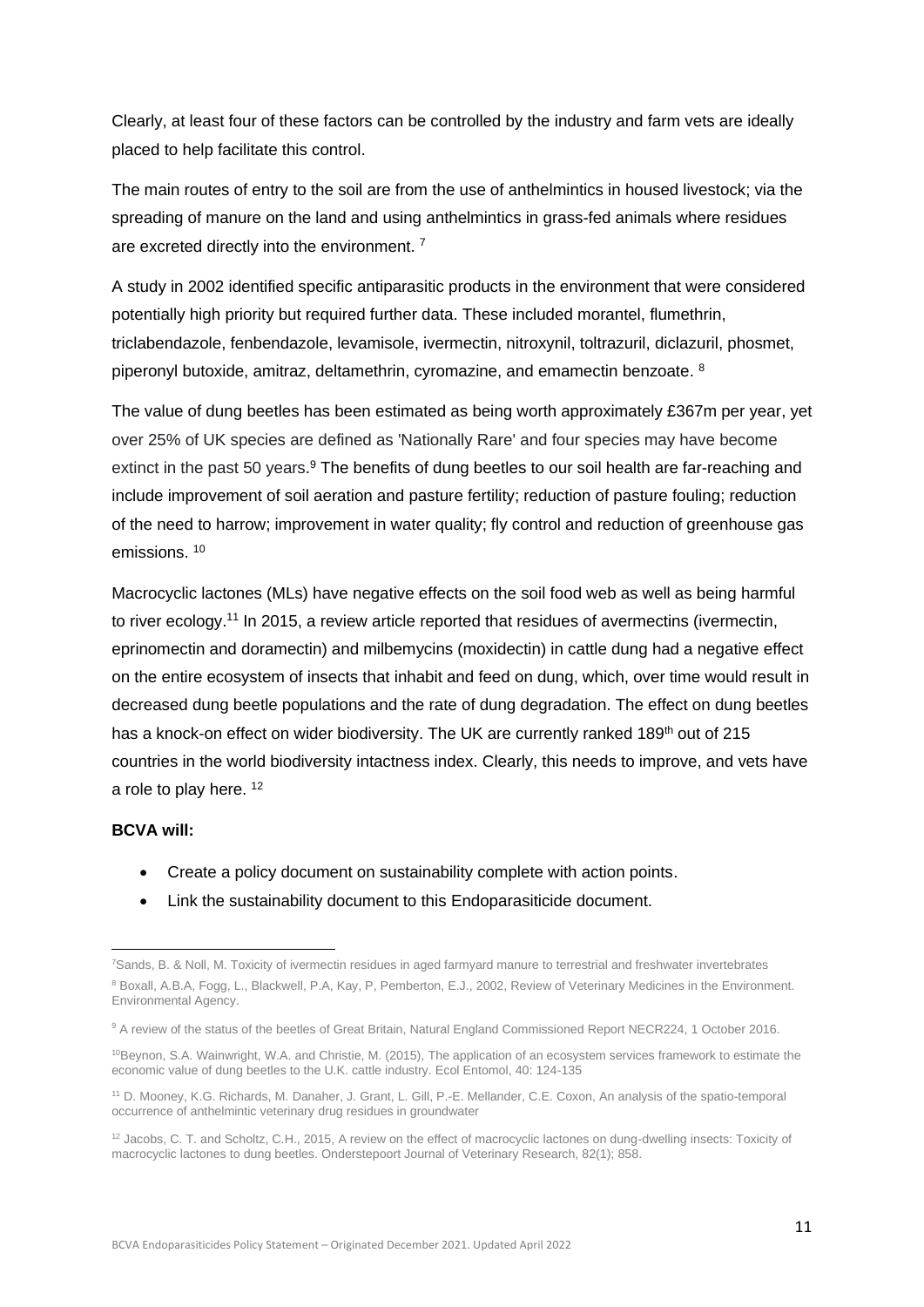- Work with ecologists and experts in this field to further understand and develop vets' role in this important area.
- Provide farm vets in practice with the relevant CPD to enable them to advise their clients on ecological aspects of using parasiticides wisely and strategically.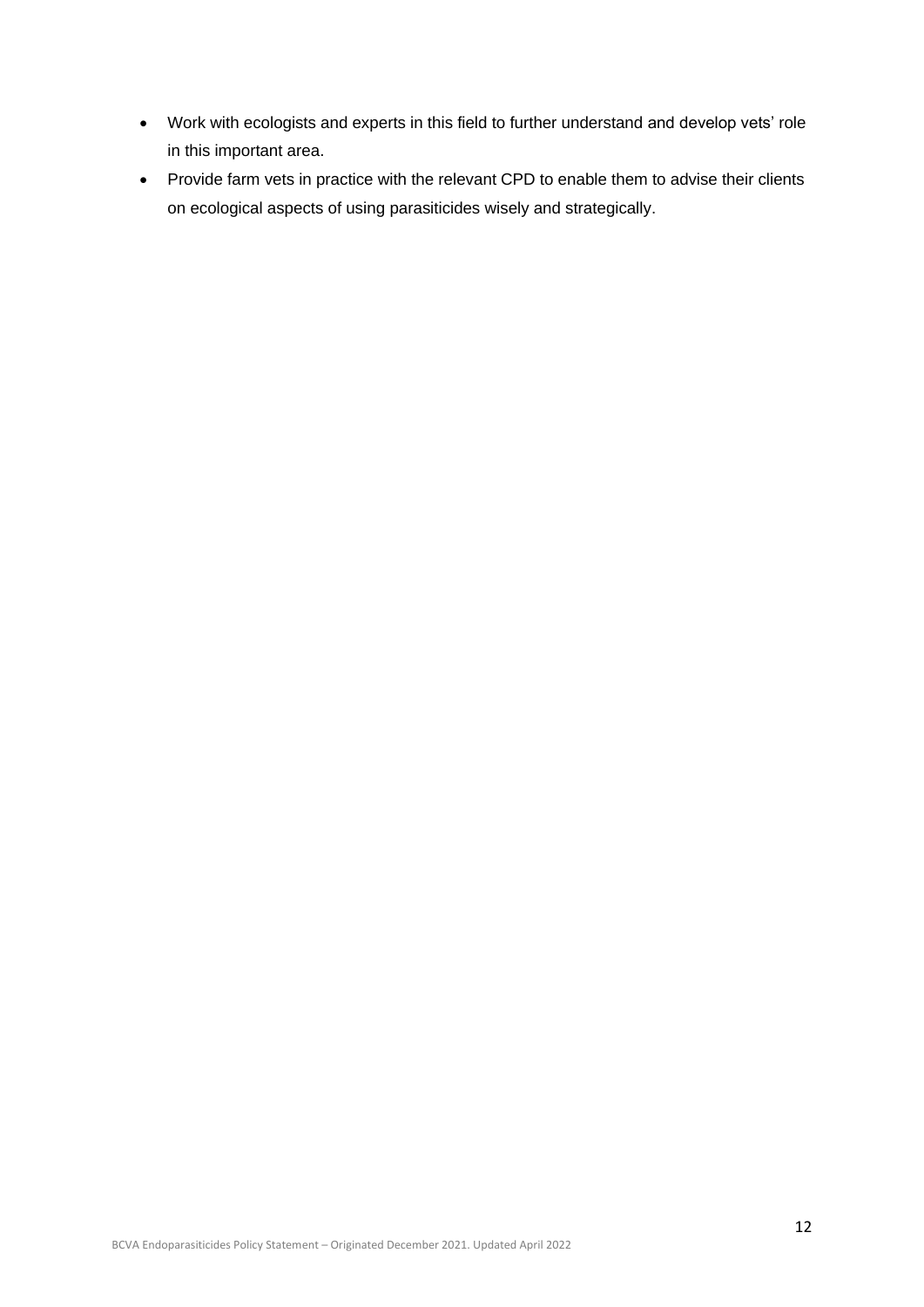# **Policy 3: Safety & efficacy of anthelmintics and public perception**

BCVA recognise the efforts of the industry, the veterinary profession, and the Government to raise the profile of the UK regarding animal welfare as well as quality food production. This should include ensuring that there is no opportunity for unnecessary anthelmintic residues to be discovered in products on our supermarket shelves. Nor should there be any chance of animals suffering due to anthelmintics being incorrectly or mistakenly used.

#### **Residues**

The Irish report stated: "In view of the widespread use of the products concerned over many years and the excellent record of compliance with the food residue standards, the availability of antiparasitic veterinary medicinal products through licensed merchant outlets does not present a particular risk to public health, as regards residues."

There is rigorous screening for antimicrobials which enables us to state categorically that our food does not contain antibiotic residues, as well as use this data to give the UK public confidence in the food they are buying. Screening is in place at the abattoirs for a selection of inhibitory substances, including parasiticides but this is unlikely to be at the same level for endoparaciticides compared to antibiotics.

The more detailed investigations that have been carried out often show signs of anthelmintic residues such as Nitroxynil or Triclabendazole. Very little is currently known regarding levels present and whether they could be damaging to human health. But many endo and ecto parasiticides are persistent, toxic and bioaccumulative and have such warnings on their data sheets. There is a growing public understanding of the threat of antimicrobial resistance to human health, alongside an increasing consumer investment in food safety, traceability, and provenance. If the problem of anthelmintic resistance was to be presented to the public, this could easily be perceived to be a real threat to human health.

Furthermore, if such information regarding anthelmintic residues enters the public domain, the damage that could be done to the dairy industry for example is potentially irreparable. Indeed, some proactive milk buyers are already aware of this potential problem. It is therefore essential that our industry addresses it imminently.

In terms of public recognition of any initiative, the profession should be able to clearly demonstrate how clinicians balance the goal of preserving the effectiveness of anthelmintics with their health and welfare obligations to the animals in their care who require the intervention. Communicating any success in reaching this balance relies on the ability to evidence our progress, which in turn relies on effective data. There is a need for reliable, quantitative, data defining the types and amounts of veterinary medicines used in food production. The need for national anthelmintic use figures is the most important goal, and BCVA is supporting the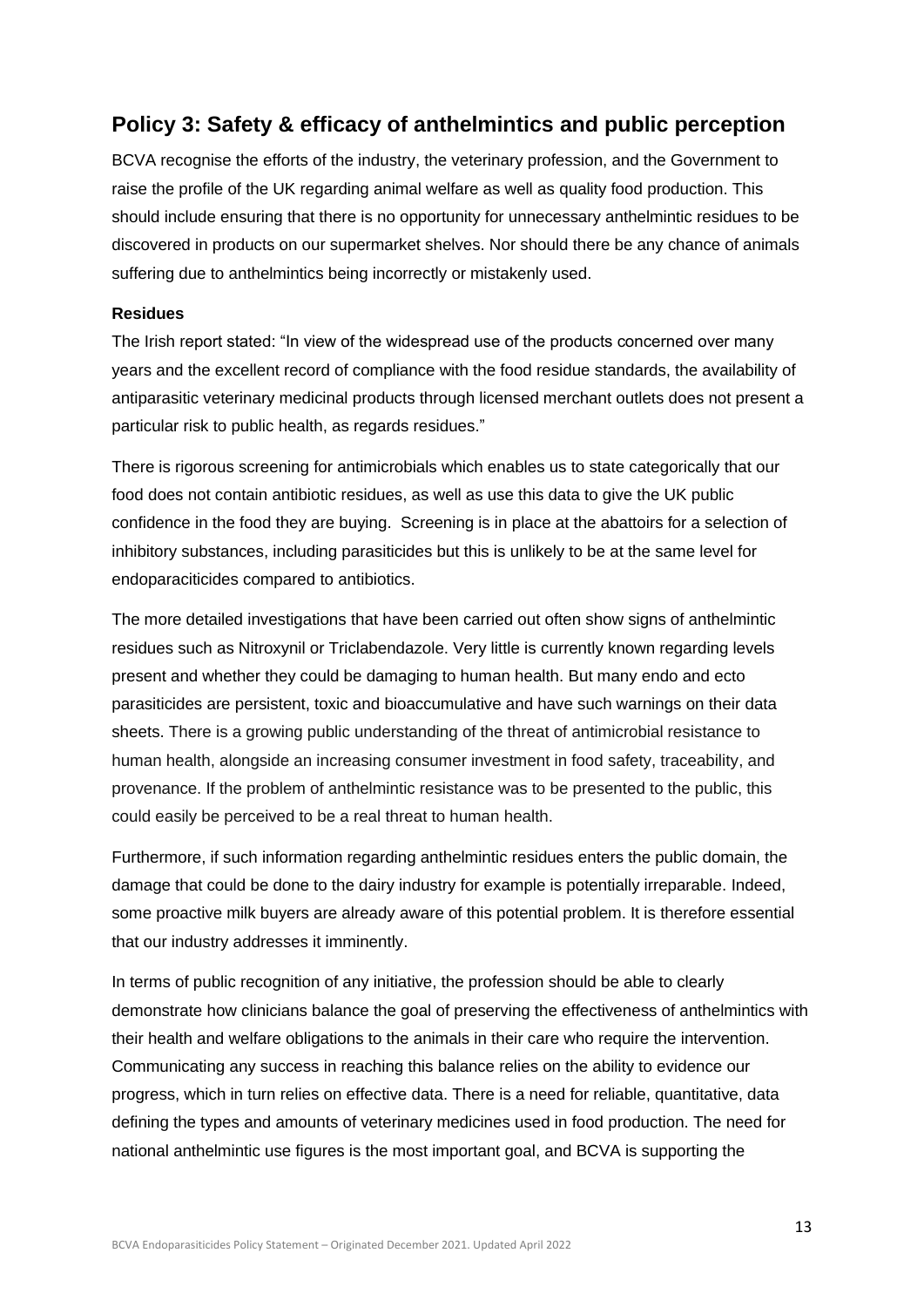development of a national Medicines Hub to eventually obtain this data across the livestock sector.

When studies have been done to investigate the presence of pour-on products in water, traces are often found. The VMD have their own scheme in the form of VMD Residue Surveillance. It takes very little time of searching these reports to find mention of anthelmintic residues. The tools are available to quantify residues. It is important that these are used sensibly and sensitively to further investigate whether the residues found are potentially above MRL and therefore of possible risk to human health and/or the reputation of the UK food industry.

#### **Parasiticide ambassadors**

BCVA is committed to developing greater understanding in the veterinary profession and believes that public perception can only be improved as we develop our own knowledge and practices. The public must be introduced to evidence-based, accessible information to limit misunderstandings regarding anthelmintic resistance and residues in human food produce.

National antibiotic stewardship campaigns have generally been well-received by both the veterinary profession and farming communities. The recent Farm Vet Champions initiative, launched in 2021 and supported by BCVA, provides valuable resources on which vets can draw and share with their farm clients - with the ultimate goal of encouraging prudent use in order to preserve the effectiveness of these vital veterinary medicines. A similar dedication and focus would benefit parasite control – anthelmintic ambassadors, who would hold the standard in practice and take their cause to clients on farm.

#### **Safety**

Many of the data sheets contain clear warnings regarding dosage of these products due to the close safety margins. "Do not use in animals with known hypersensitivity to the active ingredient. Do not use in dogs as fatalities have been reported. Do not exceed stated dose… Do not retreat at intervals less than 60 days (cattle) or 49 days (sheep)". <sup>13</sup>

Closantel particularly has been found to have very close safety margins and is not licensed or marketed in some countries due to this. Similarly, Levamisole can cause neurological problems with minimal overdosing.

It is therefore crucial that dosage is correct and that farmers have sufficient understanding of the potential welfare implications of over-dosing by even a narrow margin.

#### **BCVA will:**

• Support any industry-led initiatives concerning residues in food/milk.

<sup>13</sup> Otter, A., Bell, S., Loewenstein, N., Hemingway, J., Floyd, T. and Wessels, M. (2018), Closantel toxicity in ewes through drinking cattle pour-on. Veterinary Record, 183: 540-541.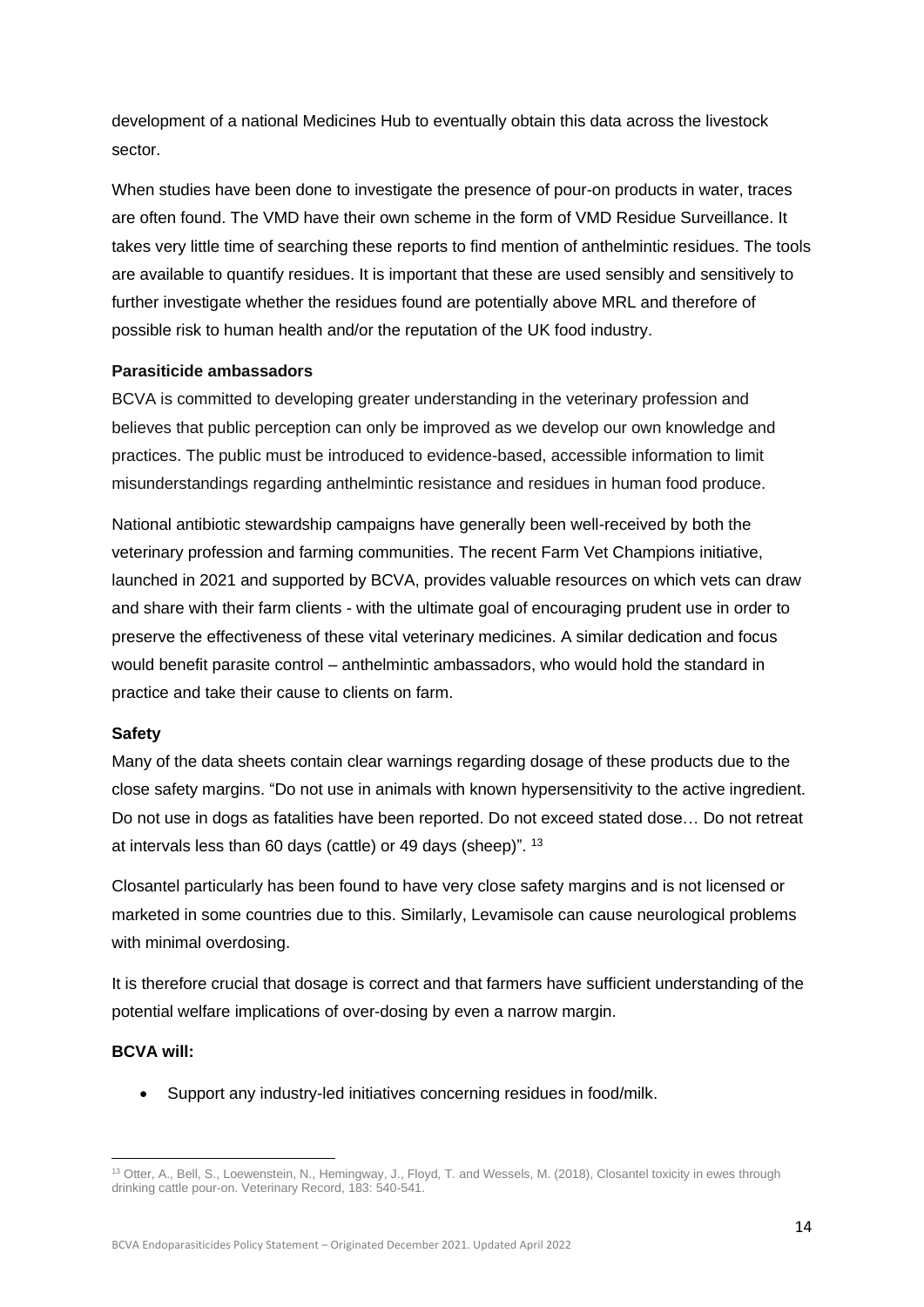- Lobby the VMD for more action regarding why, during their own investigations, residues have been discovered and what the industry can do to reduce this in preparation for if/when it is brought under public scrutiny.
- Advocate creation of parasiticide ambassadors and work with colleagues across the profession to lead the launch of a campaign for greater vigilance on the rational use of endoparaciticides.
- Call for regulation of irrational and unauthorised use of drugs and, implement residue control strategy such as management practice and herd health program that keep animals healthy and producing efficiently to avoid residues.
- Continue to promote the standards of UK animal welfare and quality food production.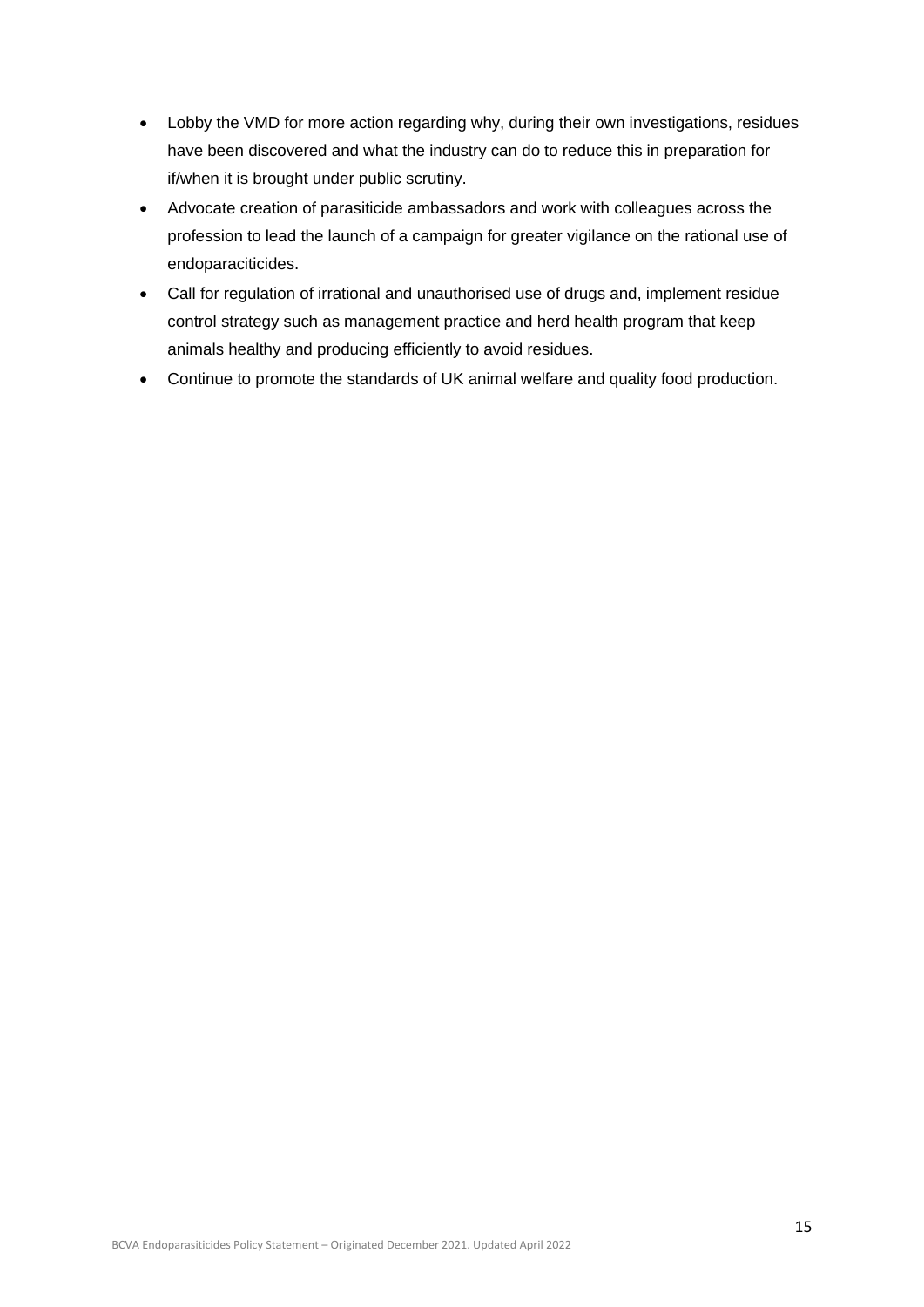## **Policy 4: Education and development of new ethos**

Despite farm vets being intrinsically involved with the health and welfare of their clients' herds, the vet's level of involvement regarding parasite control is often limited. There are several possible reasons for this; farmers tend to view parasite control as 'routine' procedure rather than specifically as 'disease control strategy'. Whilst parasitology is taught across the veterinary curriculum, there is rarely an opportunity to put it into practice unless a farmer actively seeks advice.

One consequence is that vets may feel ill-equipped and inexperienced and disadvantaged in this area and therefore do not always recognise the opportunity to benefit their clients; while the farmer may not realise that there is advice regarding a diagnostic approach to be gained from using their vet more. Farmers regularly source anthelmintics from the agricultural merchants, often using them routinely, therefore increasing the risk of ineffective, unnecessary, and resistance-developing use. There is also little opportunity for treatment information to be shared with the vet. This can lead to a disjointed approach to parasite control and missed opportunities on many levels. For example, the use of Group 4-AD and Group 5-SI anthelmintics: The use of the two newest groups of anthelmintic should be a careful balance between harnessing their potential to slow down the development of resistance and protecting them from overuse.

#### **The Role of the Veterinary Profession**

The BCVA would like to see a more active role for vets in practice in the management of parasite control on their clients' farms in a similar way to other diseases. There are many areas in which the vets have positively developed disease control and have therefore actively driven down the use of antibiotics. National antibiotic stewardship campaigns have generally been well-received by both the veterinary profession and farming communities. The recent Farm Vet Champions initiative, launched in 2021 and supported by BCVA, provides valuable resources on which vets can draw and share with their farm clients - with the ultimate goal of encouraging prudent use to preserve the effectiveness of these vital veterinary medicines.

A UK Veterinary Antibiotic Resistance and Sales Surveillance Report shows that, vets and farmers together reduced UK's antimicrobial use by 53% between 2014-2019. Similarly, it has recently been recognised that, to further improve the control of TB, the private vet is a crucial part of this journey. BCVA understands that in such a climate, farm vets are best placed to take ownership of addressing correct parasite control.

Vets must be shown how to use their parasitology training to benefit their clients and have the opportunity to do so. The profession should be equipped to have effective conversations with their clients about the hidden costs of following a 'traditional' worming practice. These would include the increased risk of resistance; wasting money on unnecessary treatments; time of effective contact (TEC) between the host and the parasite, causing potential problems as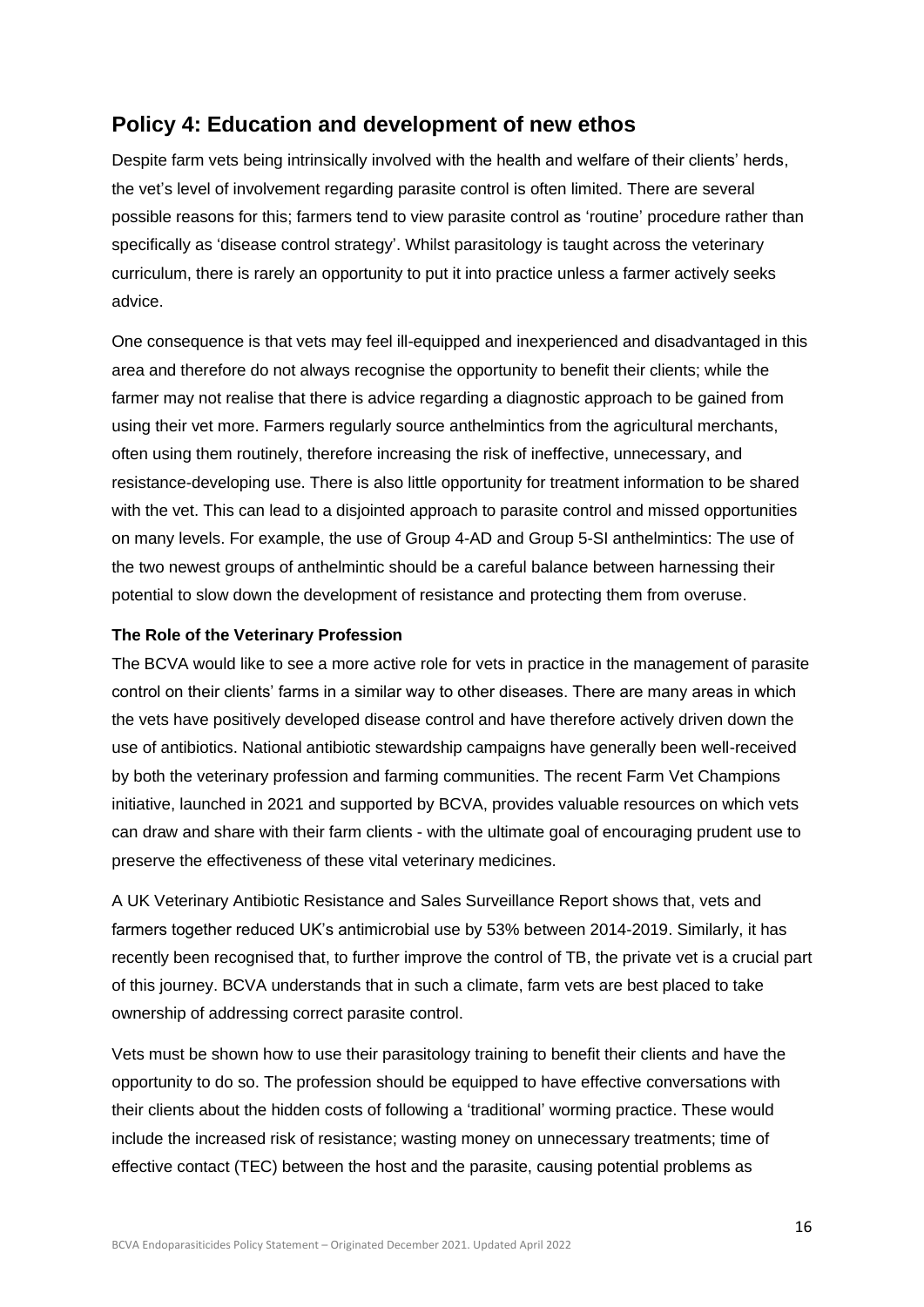productive adults. This will improve both the farmers' confidence in the vet as well as their knowledge and understanding of effective parasite control.

Importantly, the farmer should be fully equipped with the knowledge of the potential effects of managing this situation badly and the BCVA believe it is the farm vet's role to do this.

Conservation and farming can complement each other and should not be set against each other. This will be especially relevant when the new, post-Brexit subsidy scheme is introduced with heavy emphasis on rewarding biodiversity. Vets are well-positioned to form a strong voice to help with this endeavour.

Everything starts with the herd health plan. Many farms are Red Tractor assured and require a parasite control plan in order to comply. For those farmers who do have such a plan, it should be the vets' role to analyse it, investigate its effectiveness and how much it is followed on a day-today basis.

- Along with the SVS, further investigate the gaps in veterinary knowledge and how to provide support and training to farm vets to better support their clients and equip them to produce and monitor an effective, tangible, practical parasite-control plan.
- Search for and communicate with suitable providers for this training.
- Investigate the possibility of appointing a "parasiticide ambassador" in the same way that appointing an antibiotic practice champion has been successfully embraced.
- Ensure the training is integrated with that of the SQPs to communicate a single message to the farmers and to avoid confusion.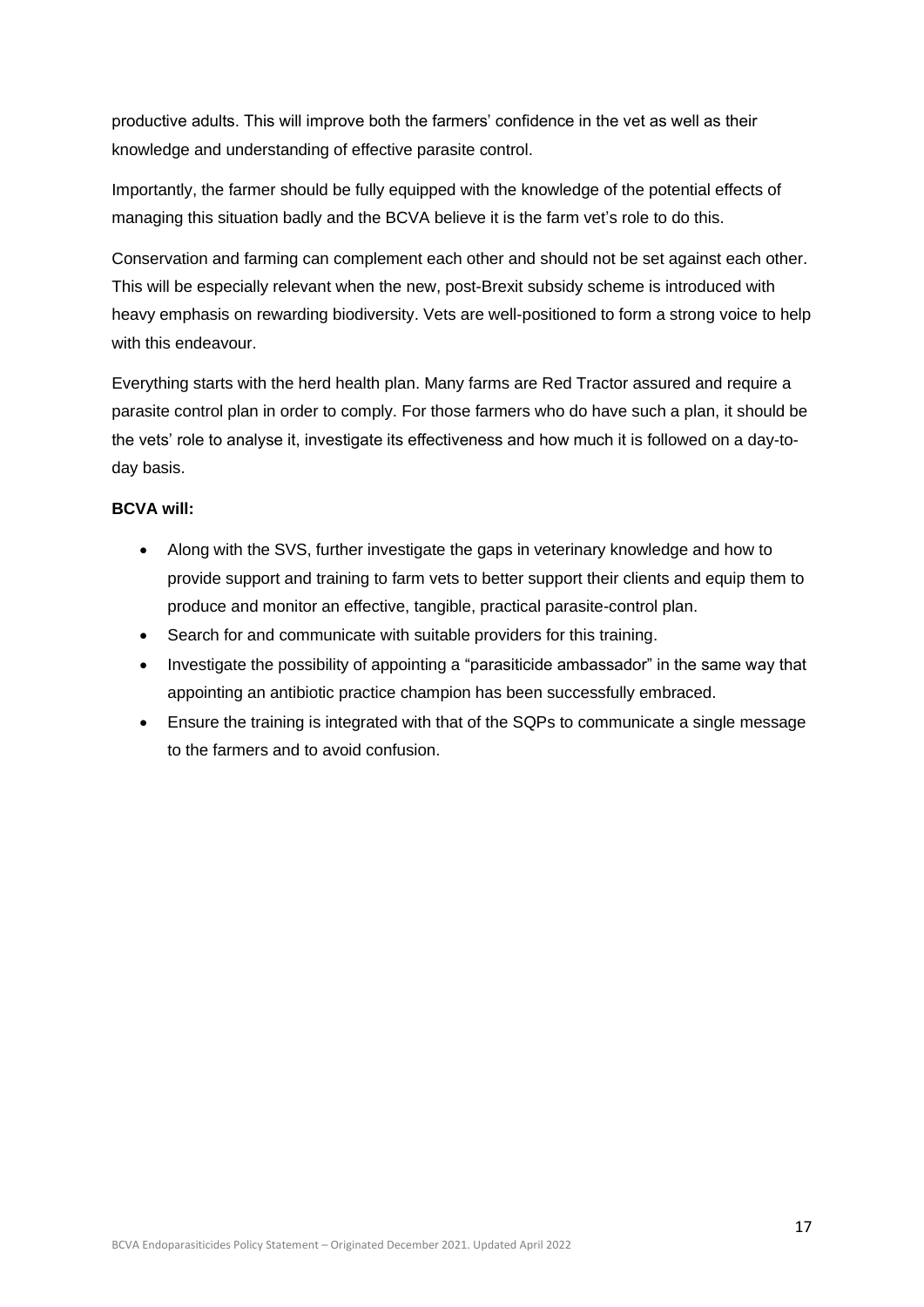# **Policy 5: Method of supply of endoparasiticides**

POM-V medicines must be prescribed by a veterinary surgeon, only if the animals are deemed to be under his/her care. POM-VPS medicines may be prescribed in circumstances where the animals are not under the prescriber's care.

Most anthelmintic products used in food producing animals have been available for many years in the UK and have been available under the POM-VPS rules. This means that they can be prescribed by Suitably Qualified Person (SQP)and that livestock owners can obtain and use them independently of their veterinary surgeon.

Under the current system the SQP undertakes relevant training and passes examinations, along with continuing professional development. The nature of this is stipulated by the Animal Health Distribution Association (AHDA). A register of approved SQPs is available on the DEFRA website.

BCVA believes that the current system allows for confusion and lack of communication, relying on bulk sales of medicines rather than bespoke advice to limit their use to only when evidence suggests requirement. It is a missed opportunity to introduce real change, using the concept of an "parasiticide ambassador" This should be done via training and CPD for the vets and SQPs, enabling them to better advise their clients, along with open dialogue with the SQPs to ensure that products dispensed to farmers are communicated back to their "primary practice". Improved communication between vets and SQPs will ensure that the same message is being reinforced to the farmer via both parties.

In our current situation, it is especially important that there is easily accessible data for the use of products which contain in their data sheets warning statements such as "is toxic to dung insects. Parasiticides are excreted mainly in the faeces, and it cannot be excluded that insects using dung excreted after treatment may be adversely affected." Facts such as this only strengthen the argument that targeted, evidence-based use rather than blanket routine use must be the future of these products.

## **The HPRA Task Force**

In 2004 European legislation established a new requirement that all veterinary medicinal products intended for use in food-producing animals should be subject to veterinary prescription control. Further legislation in 2006, however, allowed for the maintenance of non-prescription status for certain products in European Member States. They had to meet certain criteria. These were that they did not present a risk to human or animal health or to the environment, and that they met the specified criteria for exemption from veterinary prescription.

At that time, the Department of Agriculture and Food advised that all existing veterinary medicinal products that were available without prescription did meet the required criteria. This legislation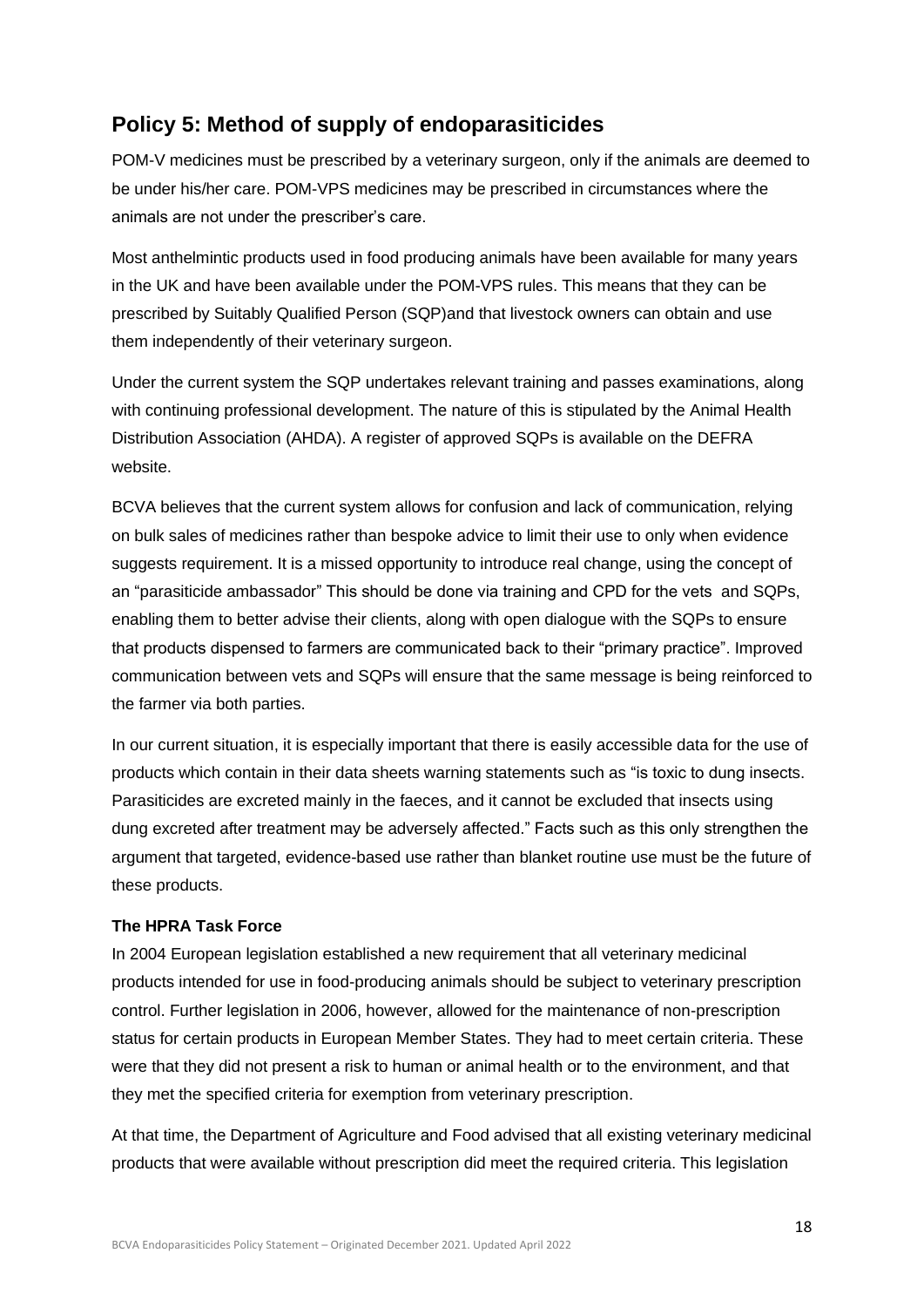has been reviewed as the situation has evolved over recent years, resulting in the adoption of Regulation 2019/6 in January 2019.<sup>14</sup> The Regulation comes into effect in January 2022 and is directly applicable throughout the European Union (EU). Although such regulation no longer directly affects the UK, the VMD have indicated that they wish to stay within the EU criteria. Since 2006 there have been several important developments.

As a result, at the request of the HPRA's Advisory Committee for Veterinary Medicines, a Task Force was established to review the available evidence and report on whether the products concerned remain compliant with the criteria contained in Article 34 of Regulation 2019/6.

The Task Force found that antiparasitic products that are supplied without a veterinary prescription do not comply with two of the seven criteria contained in Article 34 of Regulation 2019/6. Namely:

- a. The veterinary medicinal product does not present a direct or indirect risk, even if administered incorrectly, to the animal or animals treated or to other animals, to the person administering it or to the environment; and
- b. There is no risk to public or animal health as regards the development of resistance to substances even where the veterinary medicinal product containing those substances is used incorrectly.

Given that both these areas are highly contentious and under great scrutiny by the general public as well as by the scientific community, BCVA feel that this situation should be reviewed again by the VMD.

- Work to gain support from all areas of the industry. Support has already been gained from SVS, PVS, BVPA. Specifically, BCVA will seek formal support from BVA
- Write to VMD setting out why BCVA believe that the current categorisation of endoparasiticides should be reviewed and that re categorising as POM-V should be considered. Also, that changes to UK legislation around advertising of such products is controlled to ensure they are used responsibly and sustainably.
- Open a dialogue with AHDA regarding future education possibilities for SQPs.
- Discuss with AHDA and VMD the possibility of ensuring that all POM-VPS products which are prescribed are shared with the farm's primary vet practice, and vice versa, in order to maintain the consistent message to farmers.
- Work to start a parasiticide usage database whether by practice/trade outlet or by farm.

<sup>&</sup>lt;sup>14</sup> Regulation (EC) No 726/2004 of the European Parliament and of the Council of 31 March 2004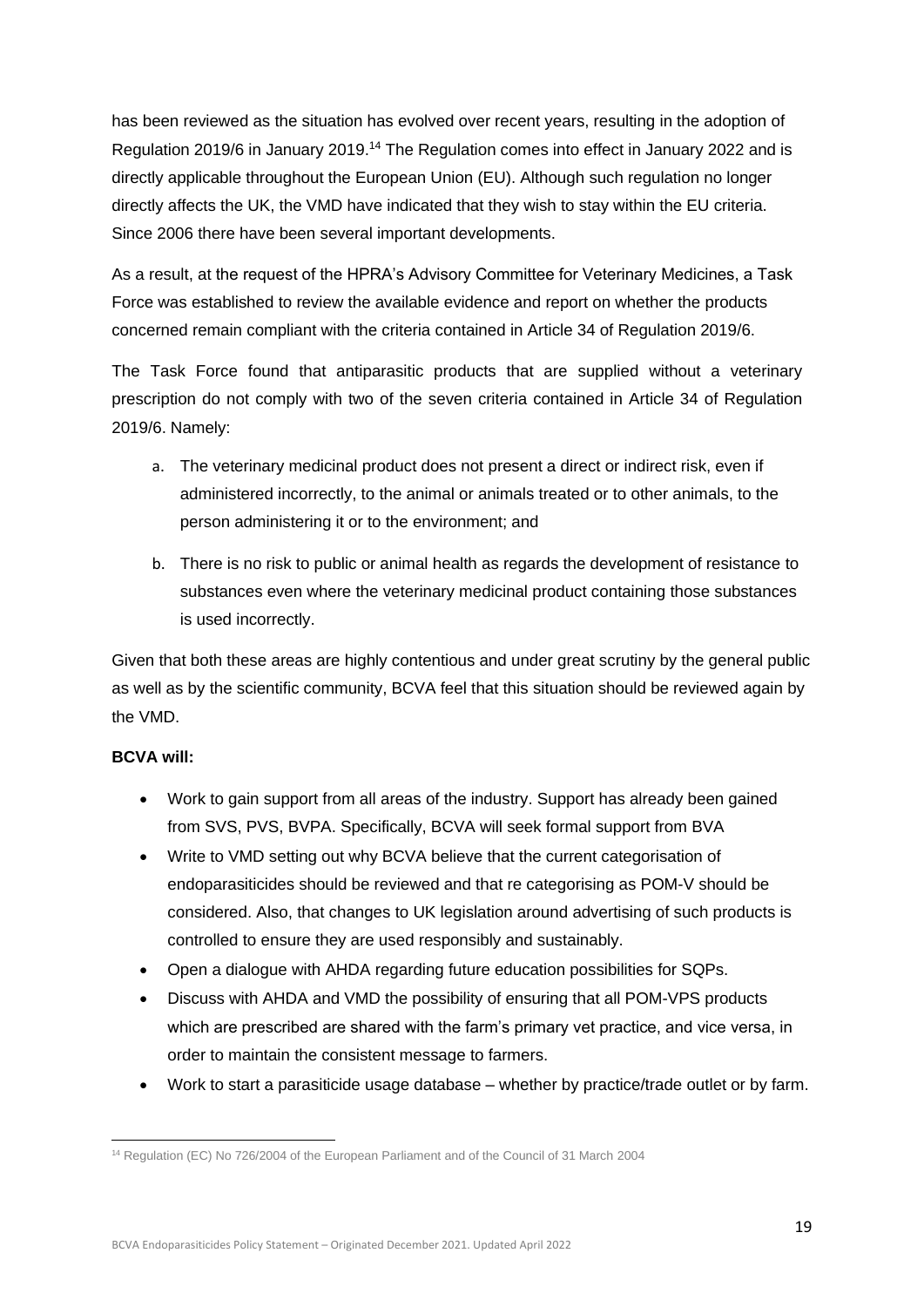# **Conclusion**

BCVA regards both the increase in existing resistance and the developing of new resistance in antiparasitic and anti-coccidial veterinary medicinal products as an urgent area of focus for the veterinary profession.

Better awareness of appropriate endoparasiticide use is as important as the way we approach antibiotic resistance, deserving the same level of attention in veterinary practice and on farm. The current situation should be considered urgent, requiring immediate focus and relevant, evidence-based solutions.

The private farm vet is well placed to play a leading role in those solutions, alongside their farm clients and the entire agriculture industry. Each of the five policy points in this BCVA policy statement work in alliance with one another, there will be no 'single bullet solution' or isolated pathway to managing the resistance and the development of new resistance in these vital products.

The veterinary profession has achieved considerable success in recent years in sharing evidence-based expertise with their farm clients around antibiotic resistance, with initiatives like Farm Vet Champions gaining considerable attention and traction. Developing and extending this relationship with farm clients to lead to a similar focus on the use of endoparasiticides, with an emphasis on changing the casual perception of anthelmintics in routine terms, is crucial. Failure to do so will be damaging.

Knowledge, understanding and an ongoing dedication to meeting the challenges of resistance will rely on accessible, relevant, and engaging CPD. This will be BCVA's commitment to the challenge; supporting the profession and providing the means to engage with our colleagues in farming – by providing vets with the correct tools to generate conversations that lead to longterm, effective solutions.

<ENDS>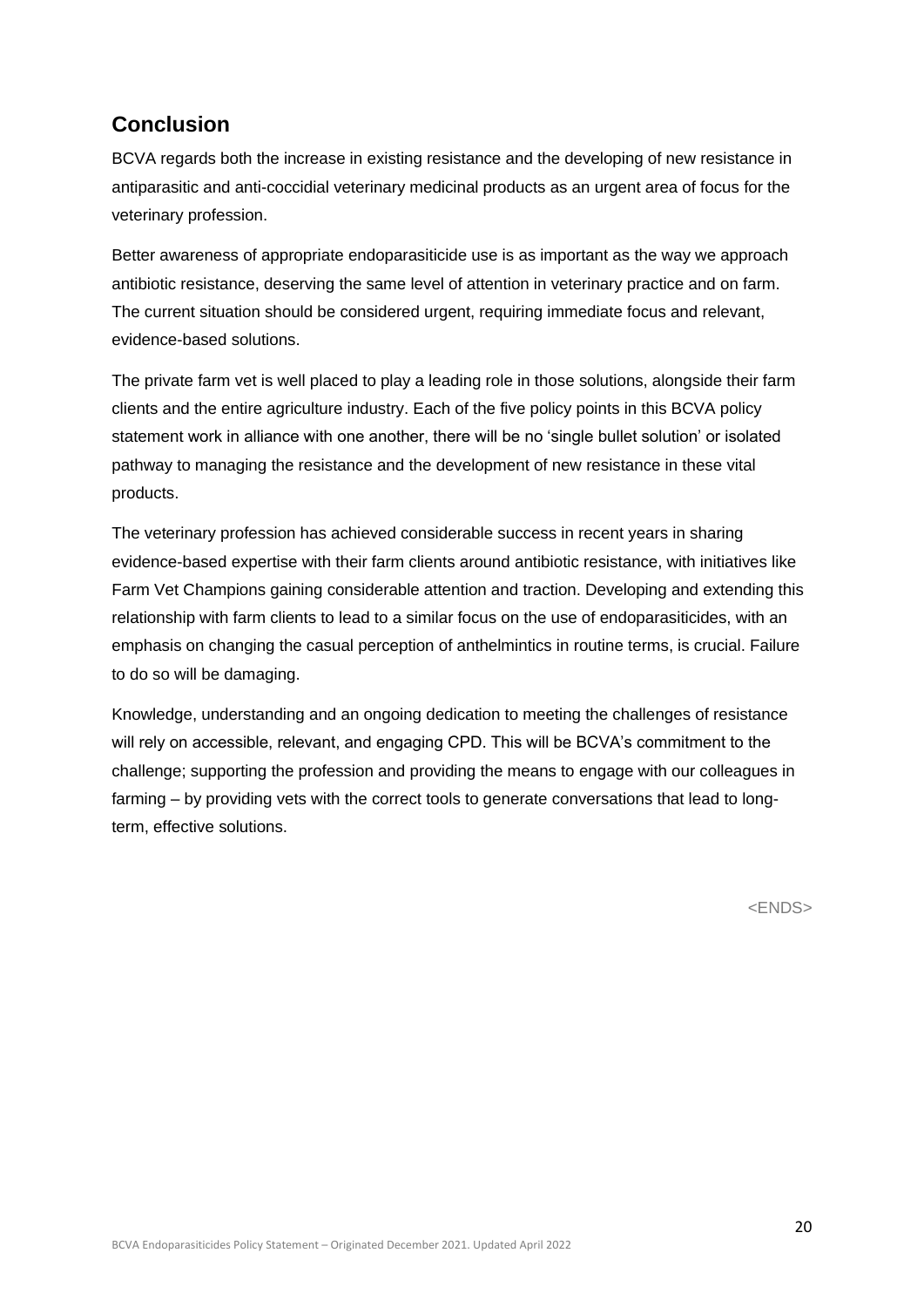## **References & Useful Links**

Beynon, S.A. Wainwright, W.A. and Christie, M. (2015), The application of an ecosystem services framework to estimate the economic value of dung beetles to the U.K. cattle industry. Ecol Entomol, 40: 124-135

Boxall, A.B.A, Fogg, L.A., Blackwell, P.A, Kay, P, Pemberton, E.J., and Croxford, A. 2004. Veterinary medicines in the environment. Reviews of Environmental Contamination and Toxicology

Boxall, A.B.A, Fogg, L., Blackwell, P.A, Kay, P, Pemberton, E.J., 2002, Review of Veterinary Medicines in the Environment. Environmental Agency

George SD, George AJ, Stein PA, Rolfe PF, Hosking BC, Seewald W. The comparative efficacy of abamectin, monepantel and an abamectin/derquantel combination against fourth-stage larvae of a macrocyclic lactone-resistant Teladorsagia spp. isolate infecting sheep

Jacobs, C. T. and Scholtz, C.H., 2015, A review on the effect of macrocyclic lactones on dungdwelling insects: Toxicity of macrocyclic lactones to dung beetles. Onderstepoort Journal of Veterinary Research, 82(1); 858.

Kamaludeen, J. Graham-Brown, N. Stephens, J.e Miller, A. Howell, N. J Beesley, J. Hodgkinson, J. Learmount, D. Williams Lack of efficacy of triclabendazole against *Fasciola hepatica* is present on sheep farms in three regions of England and Wales

Kümmerer, K, Options for a strategic approach to pharmaceuticals in the environment

Mooney D., Richards K.G, M. Danaher , J. Grant, L. Gill, P.-E. Mellander, C.E. Coxon, An analysis of the spatio-temporal occurrence of anthelmintic veterinary drug residues in groundwater

Natural England Commissioned Report NECR224, A review of the status of the beetles of Great Britain, 1 October 2016

Otter, A., Bell, S., Loewenstein, N., Hemingway, J., Floyd, T. and Wessels, M. (2018), Closantel toxicity in ewes through drinking cattle pour-on. Veterinary Record, 183: 540-541

Regulation (EC) No 726/2004 of the European Parliament and of the Council of 31 March 2004

Sands, B. & Noll, M. Toxicity of ivermectin residues in aged farmyard manure to terrestrial and freshwater invertebrates

Teague WR, Forages and Pastures Symposium: Cover crops in Livestock Production: Whole-system Approach. Managing grazing to restore soil health and farm livelihoods

BVA and BSAVA policy position on responsible use of parasiticides for cats and dogs https://www.bva.co.uk/news-and-blog/news-article/vet-associations-call-for-risk-based-approach-toparasiticide-use-for-cats-and-dogs/